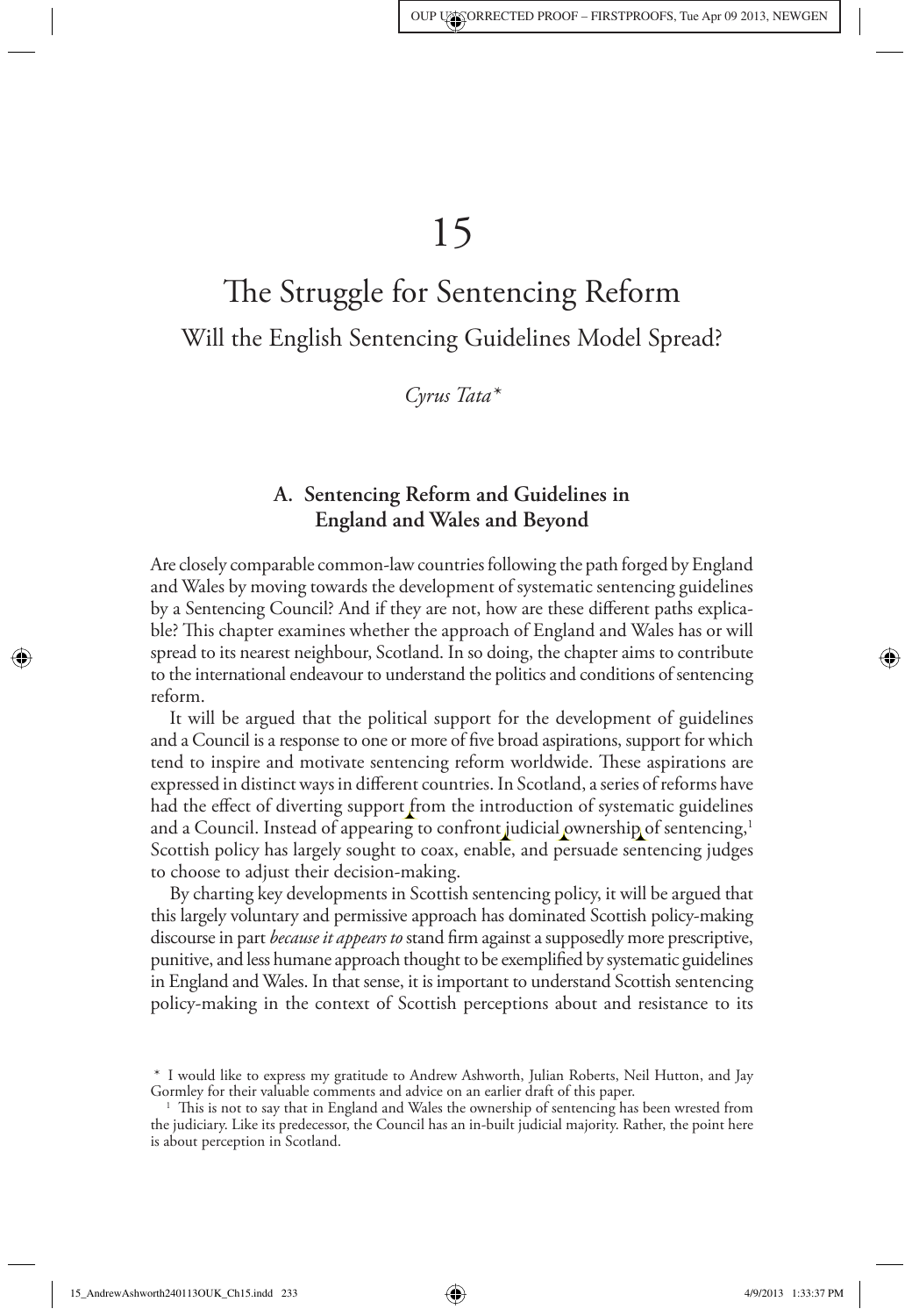larger neighbour to the south, and a self-conscious pride in Scotland's separate legal and civic national identity. Yet while the approaches of both jurisdictions clearly differ and those differences are magnified in political discourse, they nonetheless present shared problems, not least achieving impact on sentencing practice.

## **Why focus on Scotland?**

 Scotland represents an ideal comparator with England and Wales. Although a constituent part of the United Kingdom, Scotland's legal system is independent from the rest of the UK. Criminal law in Scotland has always been separate and distinct, as is criminal justice, with separate institutions (police, prosecution, courts, prisons, community penalties, etc). Unlike a federal system where serious matters or criminal appeals might be heard in the federal capital, criminal appeals are heard in the Scottish capital (Edinburgh), not in London. In other words, it makes little sense to talk, as some otherwise excellent texts about criminal justice in England and Wales do, of 'the UK criminal justice system' or 'UK sentencing'—there really is no such thing.

That said, while the law, procedures and practices *are* distinctive on either side of the border, they are not mutually unrecognizable—in a way that can be the case when comparing say England and Wales with the USA. There are three reasons. First, writers on political culture have noted important differences in public attitudes (such as greater support for welfare and higher taxation in Scotland),<sup>2</sup> but these are framed within an uneasy relationship with the 'Union State'<sup>3</sup> of the UK. Second, criminal justice media stories are routinely reported as if UK-wide. So, while Scots law and justice are formally distinct from England and Wales, they are framed within wider political and media discourses. Third, important influences which affect criminal justice in Scotland emanate from or are mediated via London. One obvious example which indirectly aff ects criminal justice lies in matters reserved for the UK Parliament, such as changes to the welfare system. Another example is that while the systems of criminal law are separate, it is the UK as a whole (not Scotland) which is a signatory to the ECHR and member of the European Union and Council of Europe, all of which can have a profound influence on Scots criminal law, procedure, and justice.<sup>4</sup> For these reasons, the two national jurisdictions are natural close comparators—different enough yet close enough—to yield valuable and useable results.

<sup>4</sup> See also A Ashworth, 'European Sentencing Traditions: Accepting Divergence or Aiming for Convergence?' in C Tata and N Hutton (eds) Sentencing and Society: International Perspectives (2002) pp 219–36; see also *Scottish Journal of Criminal Justice Studies* vol 18, especially E Baker, 'The European Criminal Justice Jigsaw and its Relevance to Scotland' (2012) *Scottish Journal of Criminal*  Justice Studies 18: 5-25, and Hope, the Rt Hon Lord, 'The Role of the Supreme Court of the United Kingdom' (2012) Scottish Journal of Criminal Justice Studies 18: 26–43.

15\_AndrewAshworth240113OUK\_Ch15.indd 234 5\_AndrewAshworth240113OUK\_Ch15.indd 234 5\_AndrewAshworth240113OUK\_Ch15.indd 4/9/2013 1:33:37 PM

<sup>&</sup>lt;sup>2</sup> Together with a parliamentary electoral system which facilitates coalition government, these differences may have useful implications in literature seeking to understand the drivers of punitiveness (eg, N Lacey, *The Prisoners' Dilemma: Political Economy and Punishment in Contemporary Democracies* (2008); M Cavadino and J Dignan, *Penal Systems: A Comparative Approach* (2006); D Garland, *The Culture of Control* (2001)).

N Walker, *Final Appellate Jurisdiction in the Scottish Legal System* (Scottish Government, 2010). 4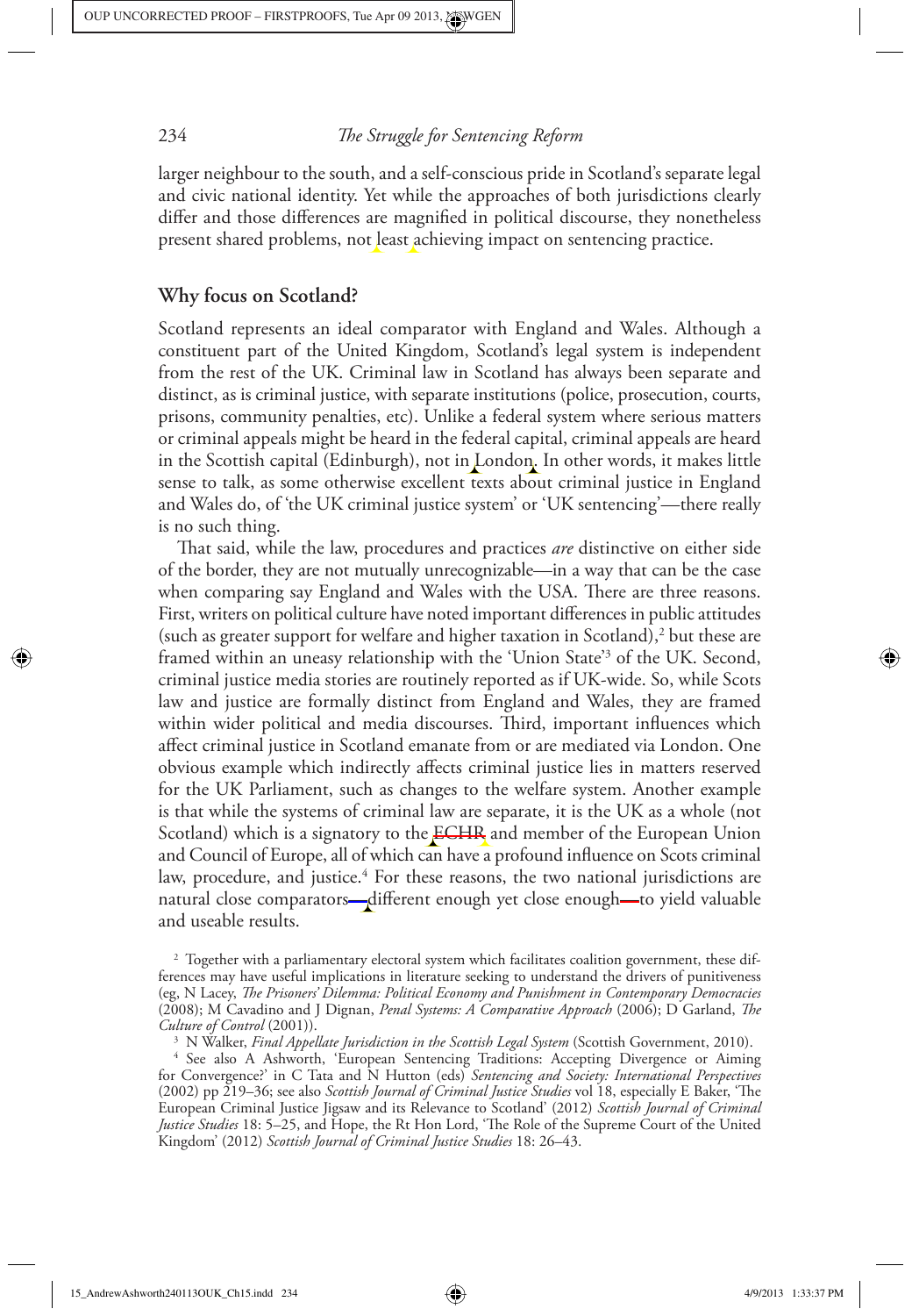This chapter tells the recent story of reform in Scotland and how and to what extent Scotland might follow (or heed the lessons from) its neighbour south of the border. It aims not only to provide some comparison and contrast with that of England and Wales, but also to address the more international question posed by Roberts: 'The question is now whether other common law countries will heed the lessons from England and Wales.<sup>'5</sup>

 Is Scotland heading in the same direction as England and Wales? Traditionally, the idea of any public position on 'tariffs' or 'going rates' for different kinds of cases has largely been eschewed by the Court of Appeal in Scotland.<sup>6</sup> Recently, legislation<sup>7</sup> was passed which provides for a Sentencing Council with the ability to devise guidelines, conduct research, and promote public confidence. However, the proposal for Sentencing Council guidelines was passed by the Scottish Parliament in the face of fierce judicial opposition and, at the time of writing, there are no immediate plans to establish a Council, especially not one which would draft guidelines.

 What, then, of guidelines in the form of general guidance from the appeal court? Although it has clear legislative authority to do so,<sup>8</sup> the Appeal Court in Scotland has traditionally been reluctant to issue guidelines and some have argued that the 'Court has shown no interest in developing guidelines'.<sup>9</sup> As we will see later in this chapter, very recently there appears to be an expectation that the Appeal Court may begin to look for more opportunities to issue guideline judgments. Yet compared to England and Wales, the approach remains relatively weak, limited, and ad hoc.<sup>10</sup>

 Why is this? After all 'policy transfer' between two national jurisdictions of Scotland and England and Wales is commonplace. This chapter seeks to explain how and why Scotland has not pursued appellate sentencing guidelines with much vigour, nor systematic guidelines developed by a 'buffer' body,<sup>11</sup> nor indeed a major and explicit programme of sentencing reform more generally. Is this because Scottish sentencing has been subject to less criticism than elsewhere? Are the arguments for sentencing reform less relevant to Scotland?

<sup>5</sup> J Roberts, 'Structured Sentencing: Lessons from England and Wales for Common Law Jurisdictions' (2012) *Punishment & Society* 14(3): 267–88 at 283.

 N Hutton, 'Sentencing as a Social Practice' in S Armstrong and L McAra (eds) *Perspectives on Punishment* (2006), pp 155-74.

Criminal Justice and Licensing (Scotland) Act 2010.

8 Criminal Procedure (Scotland) Act 1995, ss 118(7) and 189(7).

<sup>9</sup> N Hutton, 'The Sentencing Commission for Scotland' in A Freiberg and K Gelb (eds) *Populism: Sentencing Councils and Sentencing Policy* (2008). 10 In its written evidence to the Scottish Parliament Justice Committee on the Criminal Justice and

Licensing Bill 2009, the judges of the High Court of Justiciary acknowledged that to date the power to issue guideline judgments had been used 'somewhat sparingly' but signalled a new intention: 'The court is now taking a pro-active attitude by seeking to identify cases which would benefi t from guideline judgments' (para 6).

 $11$  'Buffer' is the term commonly used for permanent bodies like sentencing councils in that they seek to insulate sentencing practice and policy from the caprice of politics. See, eg, A Freiberg and K Gelb, *Penal Populism, Sentencing Councils and Sentencing Policy* (2008).

15\_AndrewAshworth240113OUK\_Ch15.indd 235 4/9/2013 1:33:37 PM /9/2013 1:33:37 PM /9/2013 1:33:37 PM /9/2013 1:33:37 PM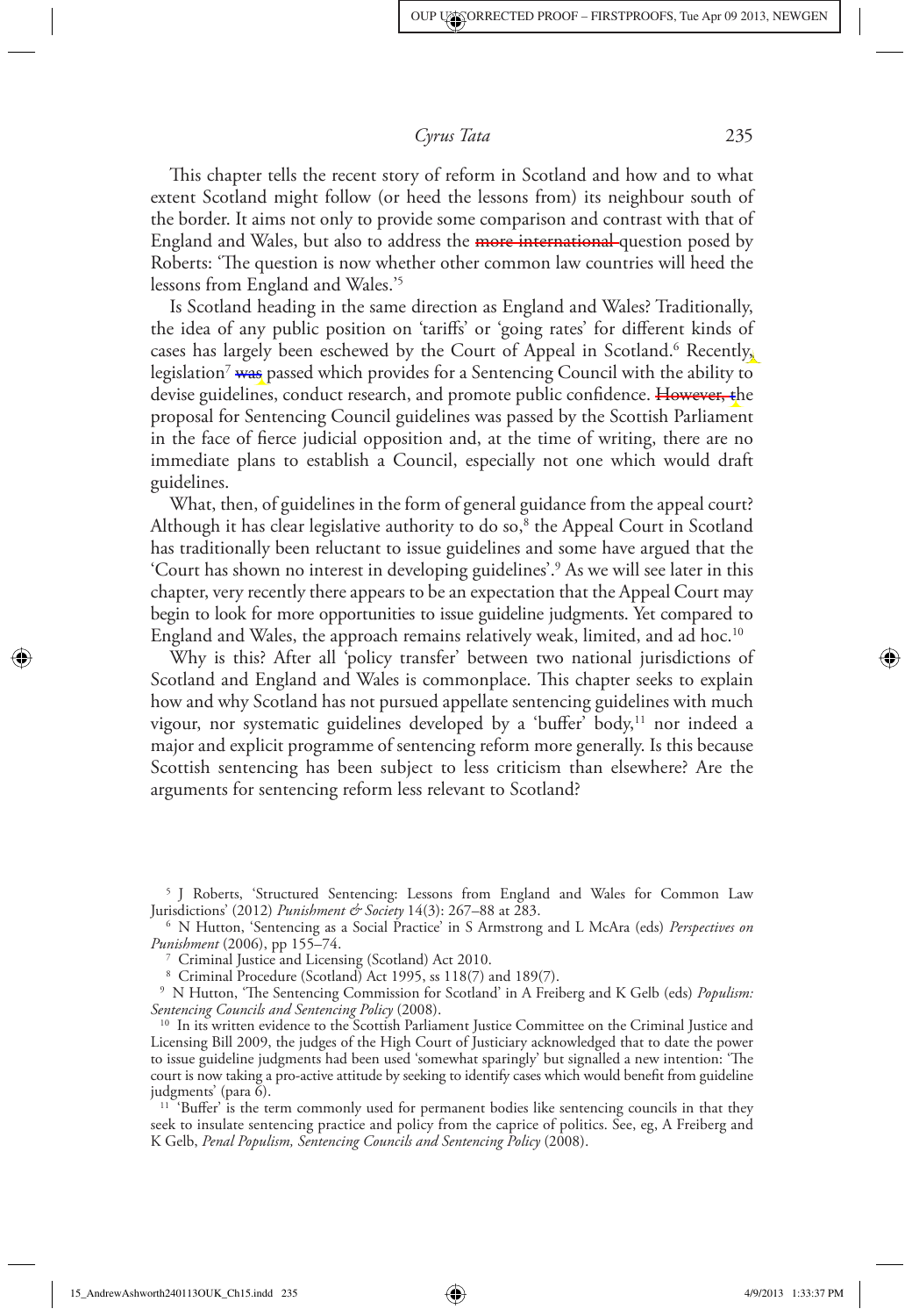# **B. Why has Scotland not pursued a similar approach to England and Wales?**

 Arguments worldwide for sentencing guidelines and sentencing reform tend to be inspired and sustained by five broad aspirations. These aspirations are the intellectual and rhetorical resources that calls for reform may draw upon. As such they form the basis of a potential coalition of support for any given reform project, including guidelines. One possible explanation why Scotland has not pursued the direction of England and Wales is that one or more of these aspirations is *perceived to be* significantly less pertinent to the Scottish sentencing scene. Let us consider these five aspirations<sup>12</sup> in turn so as to assess whether they also pertain to Scotland.

*Legal equality including the promotion of genuine consistency in sentencing* . Genuine consistency is not the same thing as a uniformity of outcome which is blind to relevant and important differences between cases. In the Scottish context, there tend to be two main objections to the attempt to strive for greater consistency. The first objection is one which is familiar to sentencing scholars worldwide and which we could term 'inter-case incommensurability'.<sup>13</sup> This is the mantra that there is no such thing as consistency because every case is unique and that therefore it is impossible to compare one case with another. If taken literally, this claim is as illogical as it is morally nihilistic. As Roger Hood exposed some 50 years ago, the claim of inter-case commensurability is illogical when set against the frequent plea to trust the experience of each individual sentence:

magistrates and judges frequently turn to precedent for their ruling and place particular value on their experience in sentencing. Now, if this experience is to be of value, then all cases cannot be unique, they must be comparable at least in some respects; and even if it is agreed that all cases are unique in some sense, this cannot be decisive in the practice of sentencing, for frequently decisions are reached with the aid of 'experience'. 14

The second argument is more plausible. It runs something like this: Scotland is a relatively small national jurisdiction and contrasts sharply with its larger neighbour. Unlike England and Wales, where nearly the vast majority of sentencing work is done by some 27,000 lay magistrates, more than 75 per cent of the sentencing work is done by relatively small number (under 250) of intermediate court judges, (known as Sheriffs),<sup>15</sup> who are lawyers by professional background, and so tend to be more tight-knit because

<sup>&</sup>lt;sup>12</sup> I accept, of course, that there can be legitimate debate about the precise number and labelling of these aspirations and that my categorization is necessarily a rough and ready simplification. Hope though the informed reader will at least regard these as recognizable.

 $13\,$  I use this term rather than 'individualized sentencing', (which is the term sometimes used to denote this claim), as it is more precise than 'individualized sentencing', which can easily appear to be taken simply to mean paying attention to the individuality of cases.

<sup>&</sup>lt;sup>14</sup> R Hood, *Sentencing in Magistrates' Courts: A Study in Variation of Policy* (1962) p 16.<br><sup>15</sup> Including stipendiary Justices of the Peace (JPs) who sit in Glasgow, are not lay JPs but lawyers and have the same sentencing powers as Sheriffs. There are under 500 lay JPs in Scotland and they hear less than one-fifth of all criminal cases.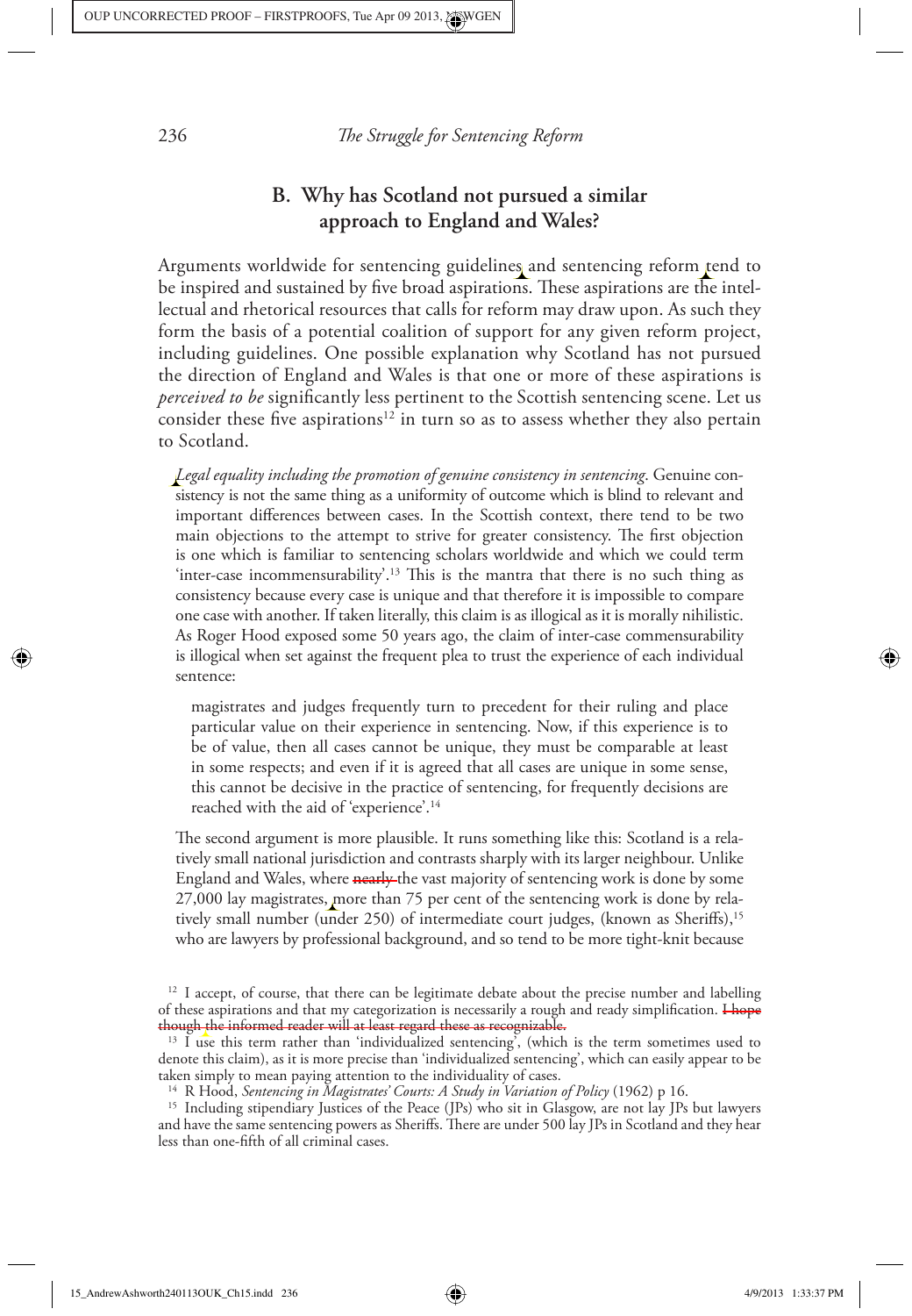many have known each other as practising lawyers. So, the argument runs, Scotland is much less exposed to inter-sentencer disparities than its southern neighbour. 16

 However, there is nonetheless evidence of a degree of inconsistency in sentencing practices<sup>17</sup> and, more to the point in terms of sentencing reform, it is also widely perceived. Indeed, the judicially led Sentencing Commission's Report into consistency took the view that it did not need to commission any research to be conducted because:

Whilst there may be limited empirical research evidence available that indicates that sentencing in Scotland lacks consistency and shows the extent and prevalence of such inconsistency, we are persuaded that there is a significant body of anecdotal evidence which demonstrates that inconsistency in sentencing actually occurs. Whatever the actual degree of inconsistency in sentencing in Scotland, we are satisfied that there is a very clear perception amongst both practitioners and the public in general that sentencing in this country is inconsistent. Such a perception is damaging to public confidence in the criminal justice system.<sup>18</sup>

Despite this, as recently as 2009 some senior legal and judicial figures expressed the view that consistency is not possible in a system that treats each case on its individual merits; and that in any event there is no evidence of inconsistency. The Scottish Parliament did not accept this view and passed legislation based on the need to improve consistency in sentencing. In other words, the consistency argument for sentencing reform in Scotland is reasonably strong. However, in a national jurisdiction which has around one tenth of the population of England and Wales, and where most of the sentencing is done by judges who are lawyers rather than lay magistrates, the anxiety about disparity is not nearly as prominent in Scotland as it appears to be south of the border.

*The need for greater predictability in sentencing patterns*. Often a spin-off of consistency, the argument for reform based on predictability emphasizes its efficiency gains for the wider criminal justice system, including the planning and resourcing of functions

(Scottish Government, 2006) para 1.9.

15\_AndrewAshworth240113OUK\_Ch15.indd 237 5\_4/9/2013 1:33:37 PM /9/2013 1:33:37 PM

<sup>&</sup>lt;sup>16</sup> On relative size of jurisdictions as an important constituent of self-image, see also O'Malley, this volume.

<sup>&</sup>lt;sup>17</sup> Scottish Government data might appear to suggest evidence of disparity between courts (see, eg, the reports 'Costs, Sentencing Profiles and the Scottish Criminal Justice System' which have been produced annually under s 306 of the Criminal Procedure (Scotland) Act 1995). However, in common with other officially derived data suggesting disparity in other countries, this data does not make sufficiently control relevant variables (eg, multi-conviction as opposed to single conviction cases, seriousness of the offence, previous convictions) to make genuinely meaningful comparisons. For more controlled studies suggesting evidence of widespread disparity: see C Tata and N Hutton, 'What "Rules" in Sentencing? Consistency and Disparity in the Absence of Rules' (1998) *The International* Journal of the Sociology of Law 26(3): 339-64; A Creamer, L Hartley, and B Williams, *The Probation Alternative: A Study of the Impact of Four Enhanced Probation Schemes on Sentencing Outcomes* (1992) p 12; C Tata, 'In the Interests of Clients or Commerce? Legal Aid, Supply, Demand, and "Ethical Indeterminacy" in Criminal Defence Work' (2007) *Journal of Law and Society* 34 (4): 489–519 at 514–5; simulation exercises in research into pre-sentence reports as well as their 'live' use, C Tata, S Halliday, N Hutton, and F McNeill, 'Advising and Assisting the Sentencing Decision Process: The Pursuit of "Quality" in Pre-Sentence Reports' (2008) *British Journal of Criminology* 48 : 835–55 . In acknowledging that the data is limited, similar weaknesses are found in disparity research elsewhere, most of which relies on official data sources and thereby provides a rather crude, even misleading, comparison between cases: see C Tata, 'Conceptions and Representations of the Sentencing Decision Process' (1997) *Journal of Law and Society* 24(3): 395–420.<br><sup>18</sup> The Sentencing Commission for Scotland, *The Scope to Improve Consistency in Sentencing: Report*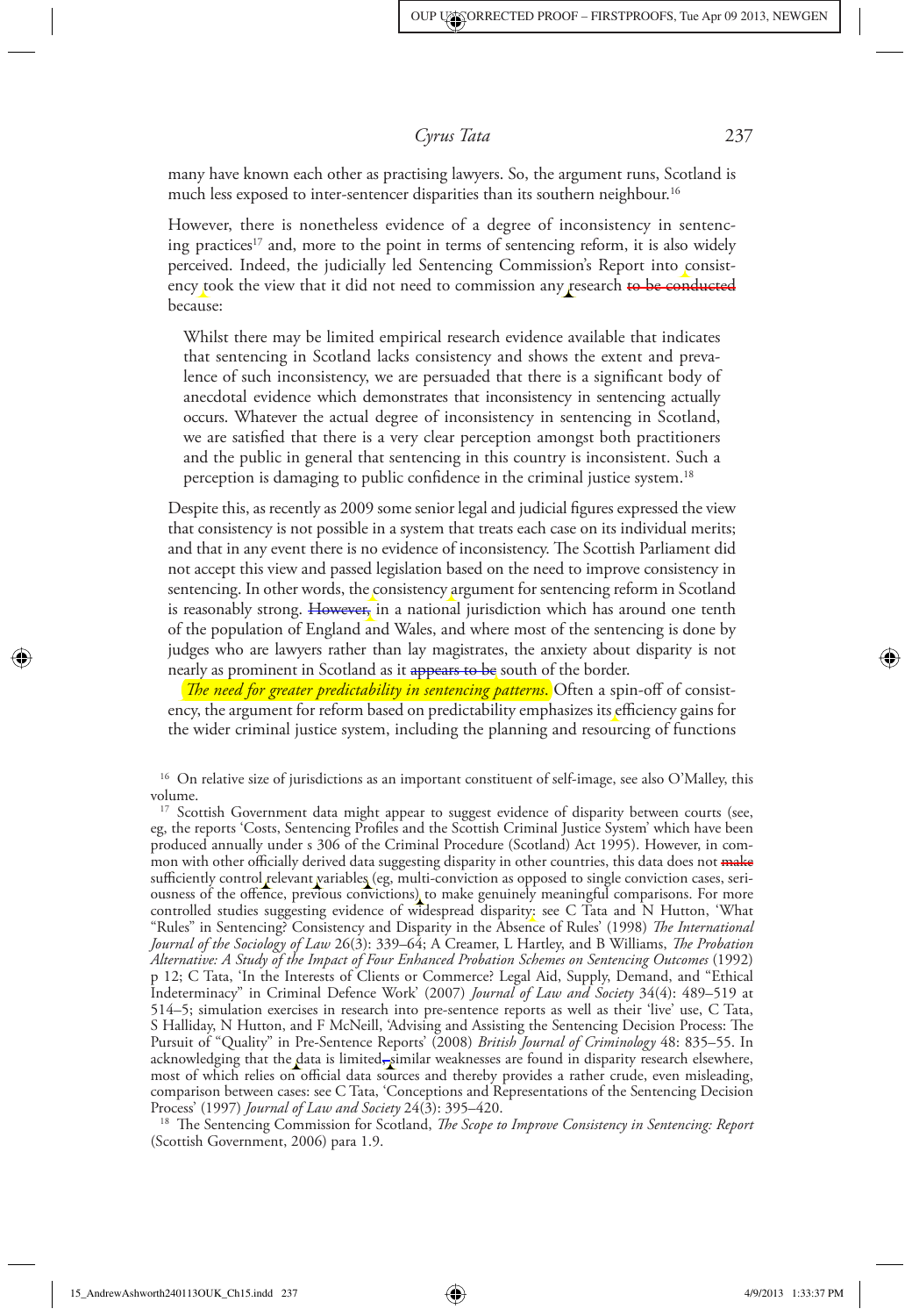such as imprisonment, community sanctions, the court service (eg, the diminution of 'judge shopping'), legal aid, pre-sentence report writing. Scotland is no more predictable than most other jurisdictions.<sup>19</sup> However, while the predictability and planning argument for reform are put forward by those concerned with the planning of custodial and community resources it has not been prominently deployed in Scottish penal political debate.

*The value of openness, including articulation, and transparency*. Through greater openness in policy-making and in sentencing decision-making, it is widely believed that key benefits will flow. These include: reason-giving, the development of reasoning; opportunities for a degree of democratic input.<sup>20</sup> While it would be difficult to make a convincing case that Scottish sentencing practices are significantly more open than that of its neighbours, openness has not been a major rallying call for sentencing reform in Scotland.

*The promotion of public confidence in sentencing*. Research into public opinion, attitudes, and knowledge in Scotland reveals broadly similar misconceptions and a pervasive belief in leniency similar to that which research found in England and Wales.<sup>21</sup> The separate tabloid press in Scotland-tends to be highly critical of 'soft touch Scotland' including what international readers will recognize as the familiar portrayal of: lenient sentencing; the apparent hypocrisy of 'early release'; and the perceived ability of offenders to avoid a proportionate punishment through sentencing discounting for guilty pleas. The desire to increase public confidence has been prominent in motivating and justifying the case for sentencing reform, especially in the desire to encourage support for greater penal moderation.

A Change in Penal Direction. The desire to change the penal direction of sentencing (more or less severe) generally or in a particular way is a frequent driving argument for reform. Unlike the USA, Jones and Newburn show that 'UK'<sup>22</sup> sentencing policy has not, save for the tabloid press, been significantly affected by a 'get tough' lobby seeking harsher sentencing. Instead broadly liberal bodies argue for greater penal moderation, which is the goal of many, but by no means all, of those seeking sentencing reform. Most common is the aspiration among reformers for greater penal parsimony, especially in the use of custody as a sentence.

At first blush, the aim of achieving some change in penal direction seems not to have much connection with guidelines. For instance, it is barely mentioned in legislation, nor in official documentation about the guidelines of England and Wales. Indeed, the connection is not a logical or necessary one. However, I would suggest that although official documentation tends to avoid explicit mention of this goal explicitly, it is often implicit. Furthermore, penal moderation has been and continues to be a key aspiration

<sup>19</sup> Audit Scotland, *Managing Increasing Prisoner Numbers in Scotland* (2008).<br><sup>20</sup> See for instance Reitz, this volume; M Miller, 'Guidelines are Not Enough: The Need for Written Sentencing Opinions' (1989) *Behavioural Science and the Law* 7(1) Winter; D Thomas, 'Sentencingthe Case for Reasoned Decisions' [1963] Crim LR 245–53 . While I agree reason-giving is a good thing, there are also good grounds for scepticism about the efficacy of reason-giving as a simple and unmediated exposition of reasoning: see C Tata, 'Accountability for the sentencing decision process towards a new understanding' in C Tata and Hutton (eds) *Sentencing and Society: International* 

<sup>21</sup> S Anderson, D Ingram, and N Hutton, *Public Attitudes Towards Sentencing and Alternatives to Imprisonment*, Scottish Parliament Paper 488 (2002); N Hutton, 'Beyond Populist Punitiveness?' (2005) *Punishment & Society* 7(3): 243–58.

<sup>22</sup> T Jones and T Newburn, *Policy Transfer and Criminal Justice* (2006). Throughout Jones and Newburn refer to 'the UK' though in fact their study is only of England and Wales, rather than Scotland or Northern Ireland. However, this specific point about the contrast with USA is true for Scotland also.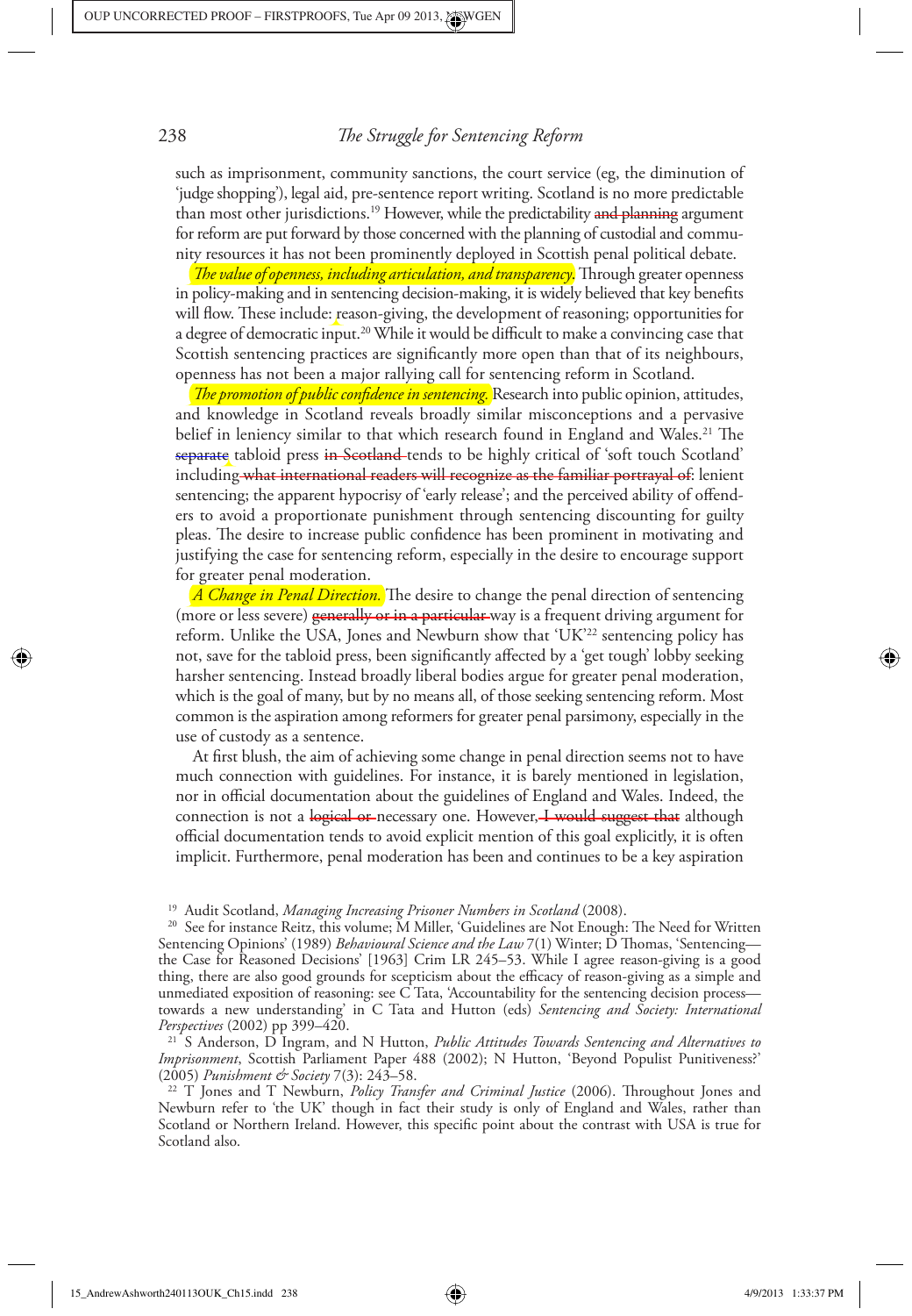motivating and sustaining the support of a key constituency in a coalition of opinion in favour of systematic guidelines. This is not to say that guideline reform in England and Wales has, does, or ever will achieve greater penal moderation—it may or it may not.<sup>23</sup> Rather, the point is that for some, guideline reform should be supported because it holds out the chance of realizing the aspiration of greater penal moderation.

The penal moderation agenda is arguably implicit in references to 'cost effectiveness', 'value for money' 'predictability', 'impact on the wider system'. All of these terms have the potential to open up questions about the judicial use of custody as a sanction.

The birth of the Coroners and Justice Act 2009, which provided for the new Sentencing Council, can be traced to the government's desire to counter the steep rise in the prison population due to the increasing use of custody at sentencing.<sup>24</sup> The 2007 Carter Review of sentencing argued for a means of gaining some control of the burgeoning prison population. 25 Reitz describes the failure of the legislation which set up the Sentencing Council 'to effect what many would have said was its animating purpose',<sup>26</sup> namely addressing the problem of prison population growth. So even though the goal of penal moderation was eventually largely frustrated, guidelines continue to offer the hope of achieving that goal—if not now then in the future. Those proponents of guidelines who also seek greater penal moderation tend to acknowledge that the ability of guidelines to achieve greater penal moderation is far from assured, but is the best hope, $27$  or, as Morgan has put it, 'the only potentially progressive policy approach available'.<sup>28</sup>

In the work of non-official Sentencing Commissions, the goal of encouraging greater parsimony in the use of custody is more explicit. For instance, Hough and Jacobson argue that one of the two main aims of the Sentencing Commission should be: 'Achieving greater consistency and stability in sentencing practice, thereby preventing any further upward drift in sentencing severity' and thus reducing the problem of 'prison over-use'.<sup>29</sup>

 Among most academics, criminal justice practitioners and policy groups there tends to be 'widespread agreement that any sensible crime control policy must include scaling back our use of custody'.<sup>30</sup> 'Penologists and penal administrators treat it as axiomatic.'<sup>31</sup>

 Nonetheless, the connection between support for sentencing guidelines and support for the reduction the use of custody is highly contingent. In this there is debate about the practical stance which the penal reformer should take. What is the appropriate balance between the 'reform' and 'restatement' of existing practices in the use of custody? Can restatement be a form of subtle reform?<sup>32</sup> One may take the pragmatic view that penal moderation is an important and worthy goal and hope that greater consistency and predictability will be a step towards that goal. In other words, support for systematic

<sup>23</sup> In this much depends on the detailed content and format of guidelines but also the political climate which envelopes their practical interpretation.

<sup>24</sup> Roberts, above note 5.

<sup>25</sup> Lord Carter, *Securing the Future: Proposals For the Efficient and Sustainable Use of Custody in England and Wales* (2007). 26 Reitz, this volume.

27 Reitz, this volume.

<sup>28</sup> R Morgan, 'Where Now?' in M Hough, R Allen, and E Solomon (eds) *Tackling Prison Overcrowding: Build More Prisons? Sentence Fewer Offenders?* (2008) pp 123–31 at 128.

<sup>29</sup> M Hough and J Jacobson, *Creating a Sentencing Commission for England and Wales: an Opportunity to Address the Prisons Crisis (2008).* 

<sup>30</sup> Morgan, above note 28, p 127.

<sup>31</sup> A Ashworth, 'Reducing the Prison Population in the 1980s: the Need for Sentencing Reform' in *A Prison System for the Eighties and Beyond* (1983) pp 1–20 at 1.

<sup>32</sup> A Ashworth, 'Devising Sentencing Guidance' in K Pease and M Wasik (eds) Sentencing Reform: *Guidance or Guidelines?* (1987).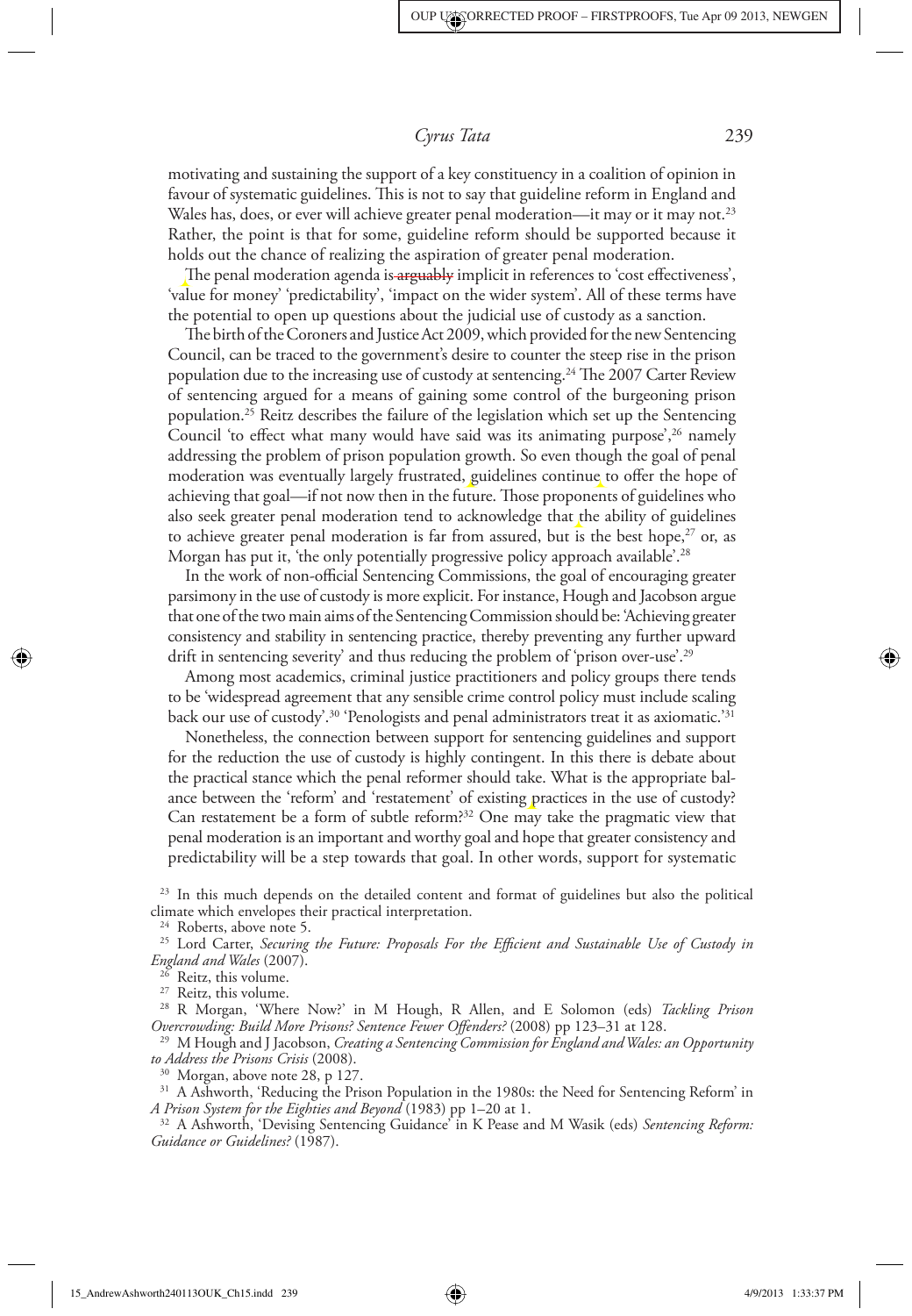guidelines partly comes from those who see it as 'a vehicle for a reduced rate of imprisonment'.<sup>33</sup>

The tactical dilemma facing academics who are able to convert the aspiration of penal moderation into policy action is a familiar one: how far can one coax a conservative judiciary, and elected politicians, in the direction of penal moderation before one loses their support? For instance, having argued explicitly for systematic guidelines and a sentencing council as a means of addressing the pressing need for greater parsimony in the use of custody, 34 Andrew Ashworth chose to develop a more inclusive position explaining that he had:

abjured the aim of reducing the prison population by means of sentencing guidance, which may seem particularly strange in view of my previous pronouncements. 35 *I have not changed my view on what is desirable, but I am seeking to suppress that personal view in the hope of putting forward a scheme whose acceptance would not depend on one's view of the prison population* . 36

 In other words, the explicit guideline objectives of consistency and predictability are *not necessarily* underpinned by a motivation to achieve penal parsimony: one can want consistency and not be much interested in the use of custody. This more minimal position can sustain another key element in building a coalition of support for systematic guidelines. Nonetheless, there is also a significant body of opinion which believes that penal parsimony could be more easily achieved through guidelines than without guidelines. For these penal moderates, systematic guidelines offer the chance to alter the direction of sentencing.

Is penal moderation an aspiration that is pertinent to Scotland? There has been and continues to be an important argument in response to the idea of guidelines as a means of encouraging penal parsimony in Scotland. This lies in the belief that Scottish penal culture has strongly embedded and distinctive values which militate against the <del>more</del> mechanical and punitive approach of its English neighbours. Scotland is said to have 'retained a distinctively welfare approach'<sup>37</sup> and to have been 'relatively immune from the populist tendencies that were rapidly infecting its southern neighbour'.<sup>38</sup> Indeed, it is a fairly widespread view north of the border that the penal landscape is less harsh and more humane than that of England and Wales. Not infrequently, this is attributed to a culturally distinct Scottish national identity which stands in contradistinction to and resistance of the approach south of the border. For instance:

Scottish cultural identity, which has for centuries been constructed in opposition to its neighbours south of the border, together with civic pride in the maintenance of its separate legal system as guaranteed under the Act of Union 1707, appears to have contributed to a less populist approach to penal matters.<sup>39</sup>

Three examples tend to be cited in support of this view of Scotland as pursuing a more humane and less punitive approach than England and Wales. First, and most notably,

<sup>37</sup> H Croall, 'Criminal Justice in Post-Devolutionary Scotland' (2006) *Critical Social Policy*, 26(3): 587–607 at 589.

38 Cavadino and Dignan, above note 2, p 231.

39 A Millie, J Tombs, and M Hough, 'Borderline sentencing: A Comparison of Sentencers' Decision Making in England and Wales, and Scotland' (2007) *Criminology & Criminal Justice* 7(3): 243–67 at 262<sup>-1</sup>

<sup>33</sup> Morgan, above note 28, p 131.

Ashworth, above note 31.

<sup>&</sup>lt;sup>35</sup> Ashworth, above note 31.

<sup>36</sup> Emphasis added. Ashworth, above note 32, pp 81–2.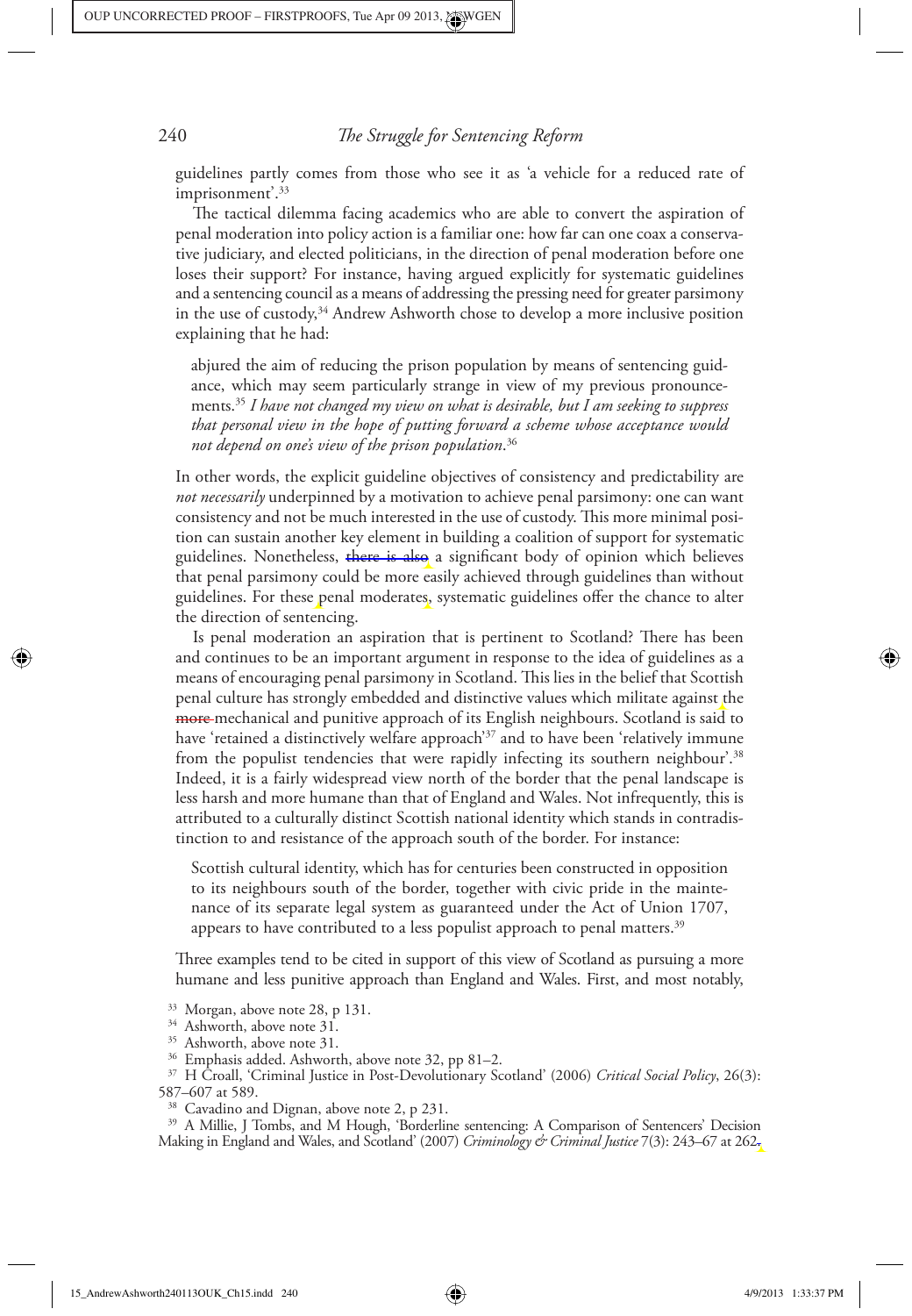Scotland has a unique welfare-based ethos of youth justice (known as 'children's hearings') which is concerned with 'the best interests of the child' and has enjoyed 'continued support of key elites including the judiciary',<sup>40</sup> largely (though not entirely) avoiding recourse to youth courts. Second, the traditional probation function based on welfare values has not been displaced so retaining an approach which is crime-reductive rather than a punitive.<sup>41</sup> Unlike probation officers in England and Wales, in Scotland, Criminal Justice Social Workers continue to be generically trained social workers, and are employed by local authorities rather than a central national offender management body. Third, save for murder, mandatory minimum sentences (eg, three-strikes style laws) have not been implemented in Scotland.

This view of Scotland as more humane and less punitive tends to be based on-the sense that a small, patrician, liberal-minded elite of officials, judges, and other leading practitioners succeeded in running penal policy-making more or less 'under the radar' of politicization—a position which some have argued receded after the reintroduction of a Scottish Parliament in 1999.<sup>42</sup>

 All of this might suggest that Scotland has (or at least had) avoided relatively high rates of imprisonment and high levels of public cynicism about criminal justice. However, neither is or appears to have been the case. Scotland's rate of imprisonment has long been relatively high and similar to that of England and Wales. Importantly, this has been recognized by successive Scottish administrations, leading third sector bodies, and Audit Scotland as something which needs to be addressed, most recently in the work of the 2008 Prisons Commission. In other words, there is strong support among criminal justice policy elites for greater penal moderation. Yet there is relatively sparse support for systematic guidelines developed by a Council.

Albeit in slightly different combination, I have suggested that the five aspirations that motivate and inspire the case for systematic guidelines, a sentencing council and reform more generally are also found in Scotland. Why, then, has there not been a significant programme of reform of the kind seen in England and Wales? I shall suggest that in fact there have been a series of initiatives which have been motivated by these five aspirations and *which in the politics of sentencing were presented as alternatives to* systematic guidelines drafted by a Council, or, indeed, any other form of 'interference' in sentencing policy.

# **C. Sentencing Reforms in Scotland without (or as an Alternative to) Guidelines**

# The use of the Sentencing Information System **in the aspiration of consistency**

 During the period when sentencing guideline reforms developed apace in England and Wales and elsewhere, one initiative in Scotland spanning the 1990s and

<sup>40</sup> L McAra, 'Modelling Penal Transformation' (2005) *Punishment & Society* 7 (3): 277–302 . 41 Eg Millie et al, above note 39, 263.

<sup>42</sup> Eg McAra, above note 40; L McAra, 'Crime, Criminology and Criminal Justice in Scotland' (2008) *European Journal of Criminology* 5 (4): 481–504 ; Cavadino and Dignan, above note 2, pp 231–2; Croall, above note 37; Millie et al, above note 39.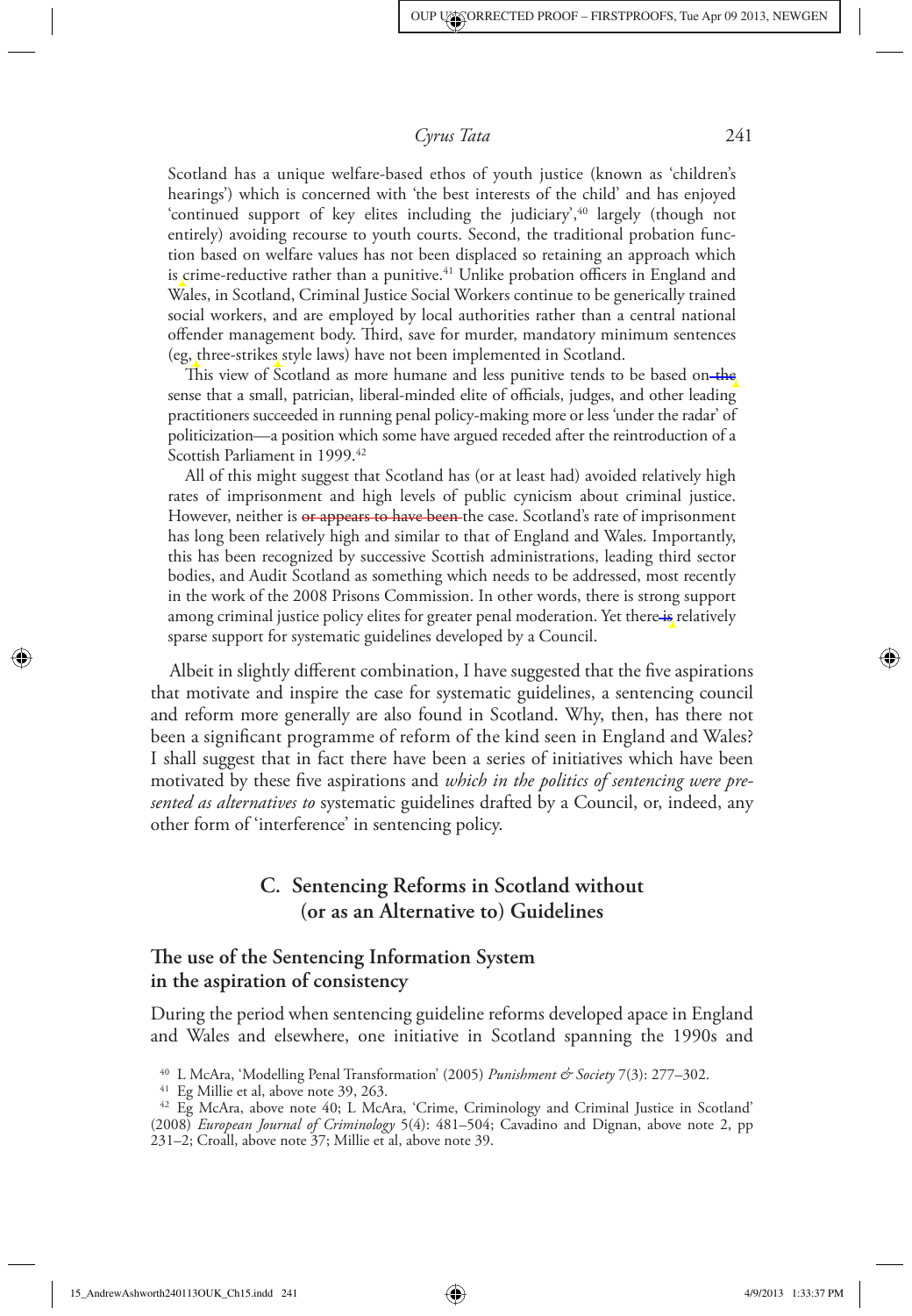early 2000s partly explains how Scotland, and more particularly the Scottish senior judiciary, has avoided guidelines.

 In the early 1990s, the Conservative Secretary of State for Scotland, Michael Forsyth, proposed the introduction of mandatory minimum 'two-strikes' style custodial sentences for some classes of cases. The senior judiciary at the time responded with its own initiative: a Sentencing Information System (SIS) which would show that it took seriously the public perception of inconsistent sentencing. The idea of the SIS was, and is, to use database technology to provide judicial sentencers with good quality systematic information about sentences passed (including those 'corrected' on appeal) for similarly situated cases. In this way, the SIS was intended to aid the sentencing process and the judicial pursuit of consistency. The idea of providing judges with systematic information as an aid to consistency is not a new one. In 1953, Norval Morris suggested that trial judges be provided with data on sentences imposed so that they could 'see clearly where they stand in relation to their brethren'.<sup>43</sup> However, it was not until the 1980s that systems were trialled in Canada by John Hogarth in British Columbia<sup>44</sup> and by Tony Doob in other Canadian provinces<sup>45</sup> both of which were later abandoned, and then in the late 1980s by the Judicial Commission in New South Wales which continues to this day. 46 In 1993 after seeing the New South Wales SIS at a conference, the senior Scottish judiciary approached academics at Strathclyde University Law School for assistance and it was agreed that a study of the feasibility of introducing an SIS into the High Court should be undertaken. The feasibility study went on to create a prototype SIS.

 In the understanding of the politics of sentencing reform, two aspects stand out. First, this was an initiative by the senior judiciary. Rather than waiting for legislation to be passed and then complaining about it (as happened elsewhere), the senior judiciary took the initiative. Taking such a proactive initiative is as unusual for the Scottish judiciary, as it is for most judiciaries elsewhere. It was prominently and favourably reported in the media. $47$  Meanwhile, the government was content to allow the judiciary to take a lead and the initiative was also often cited in response to calls to restrict judicial discretion. In this way, the political function of the SIS was to head-off populist pressure to 'do something' about sentencing. However, it was not a wholly presentational exercise: the two most senior judges at the time

<sup>47</sup> For example, Lord Ross gave an interview to Scotland's biggest circulation newspaper, *The Daily Record*: 'Judges go Hi-Tech'/'I want computers on the bench' (14 October 1993).

<sup>43</sup> Morris (1953) at 200 quoted in R Frase, 'Sentencing Principles' in M Tonry (ed) (1997) *Crime* 

<sup>&</sup>lt;sup>44</sup> J Hogarth, *Sentencing Database System: User's Guide* (1988).<br><sup>45</sup> A Doob and N Park, 'Computerised Sentencing Information for Judges: An Aid to the Sentencing Process' (1987) *Criminal Law Quarterly* 30: 54; A Doob, 'Evaluation of a Computerized Sentencing Aid', *Report of the Select Committee of Experts on Sentencing* , (European Committee on Crime Problems, Council of Europe, Strasbourg, 1990).

<sup>46</sup> C Tata, 'Resolute Ambivalence: Why Judiciaries do not Institutionalise their Decision Support Systems' (2000) International Review of Law, Computers and Technology 14(3): 297-316; I Potas, 'Consistency of Approach in Sentencing: A Description of the Judicial Commission's Sentencing Information System' paper delivered to the workshop on 'Decision Support Systems', Melbourne (1997).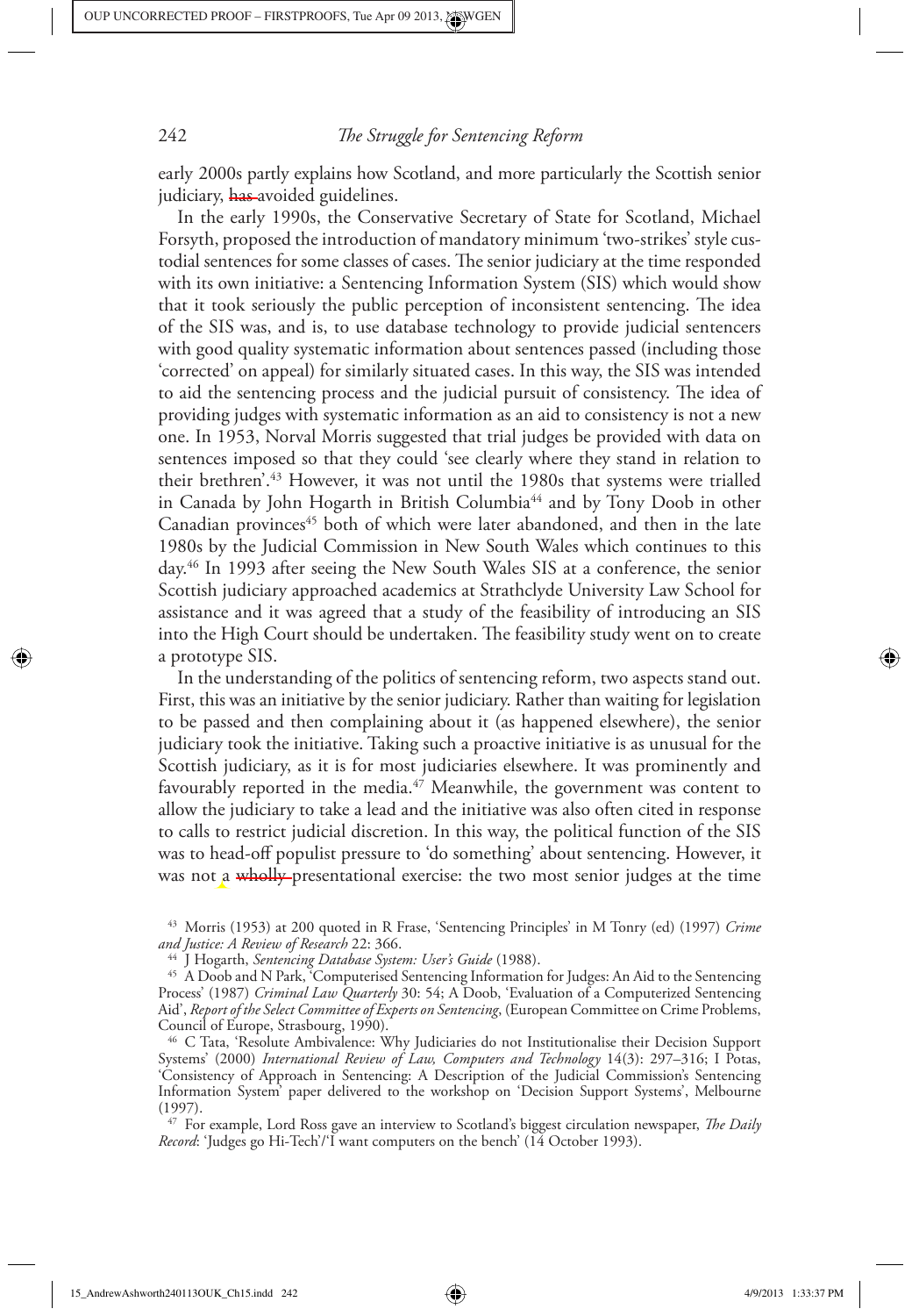who were behind the initiative, the Lord Justice General (Lord Hope) and the Lord Justice Clerk<sup>48</sup> (Lord Ross), were genuinely committed to the pursuit of consistency in sentencing and they saw this as infinitely preferable to guidelines or other forms of 'interference', such as mandatory minimum sentencing.

 Second, the SIS in Scotland was not, and was never intended to be, something which was imposed upon the judges. The SIS was a system to be created by judges for judges.<sup>49</sup> Yet this point seems to have been lost in some accounts. For example, the widely cited neo-Foucauldian account by Franko Aas portrays the Scottish SIS as, alongside US federal guidelines, one of the main case studies exemplifying the loss of judicial discretion and wisdom replaced by hyper techno-rationality. However, the Scottish SIS was never to be 'sentencing by computer' in the way portrayed by Franko Aas' account.<sup>50</sup> Far from it. Senior judges were to remain firmly in control: the SIS was to be theirs alone for their use—it was directed by the senior judiciary for the senior court. On the grounds of it being a 'pilot project', the SIS was not publicly accessible. As well as the media, prosecution service, and defence lawyers, intermediate court judges<sup>51</sup> wanted access to the SIS or to create something like it for themselves.<sup>52</sup> They were all to be denied access unless and until a decision had been taken by the senior judiciary about public access.

 Moreover, the portrayal of the SIS to conjure a sense of dystopian technocracy is also wide of the mark: it neglects the fact that the degree of prescription was always to be non-binding and that judicial choice was an essential defining feature.<sup>53</sup> That said, by describing the normality of sentencing there is also a normative implication, which was intended.<sup>54</sup> But prescription was to be suggestive only.

Conceived as a flexible tool, the SIS represented sentencing according to a range of different ways of conceiving 'similarity' in the same case.<sup>55</sup> The SIS is searchable in a wide range of ways which allows the user a high level of flexibility so that patterns of case similarity can be defined in a range of different ways (including both aggregate terms and by examining individual cases). In other words, the SIS does not attempt to direct the judge to 'the correct' sentence, but rather provide information about previous sentences passed (as 'corrected' by the Appeal Court) in similar cases. For some,<sup>56</sup> this lightness of direction was a fundamental error, but for others if nothing else it was a strength since it represented sentencing in more

<sup>50</sup> K Franko Aas, *Sentencing in the Age of Information: from Faust to Macintosh* (2005).<br><sup>51</sup> These judges are known as 'sheriffs'—lawyers by background who hear three-quarters of criminal cases.

<sup>52</sup> Scottish Parliament Justice 1 Committee, *Official Record* Meeting no 4, Tuesday 18 February 2003: col 4611–2.

53 Tata, above note 49.

54 Tata, above note 49.

55 Tata, above note 17.

56 Eg A Lovegrove, 'Statistical Information Systems as a Means to Consistency and Rationality in Sentencing' (1999) *International Journal of Law & Information Technology* 7(1): 31–72.

<sup>&</sup>lt;sup>48</sup> The Lord Justice Clerk is the second most senior judicial position in Scotland after the Lord Justice General/Lord President.

<sup>&</sup>lt;sup>49</sup> C Tata, "'Neutrality", "Choice" and "Ownership" in the Construction, Use, and Adaptation of Judicial Decision Support Systems' (1998) *The International Journal of Law and Information Technology*  $6(2): 143-67.$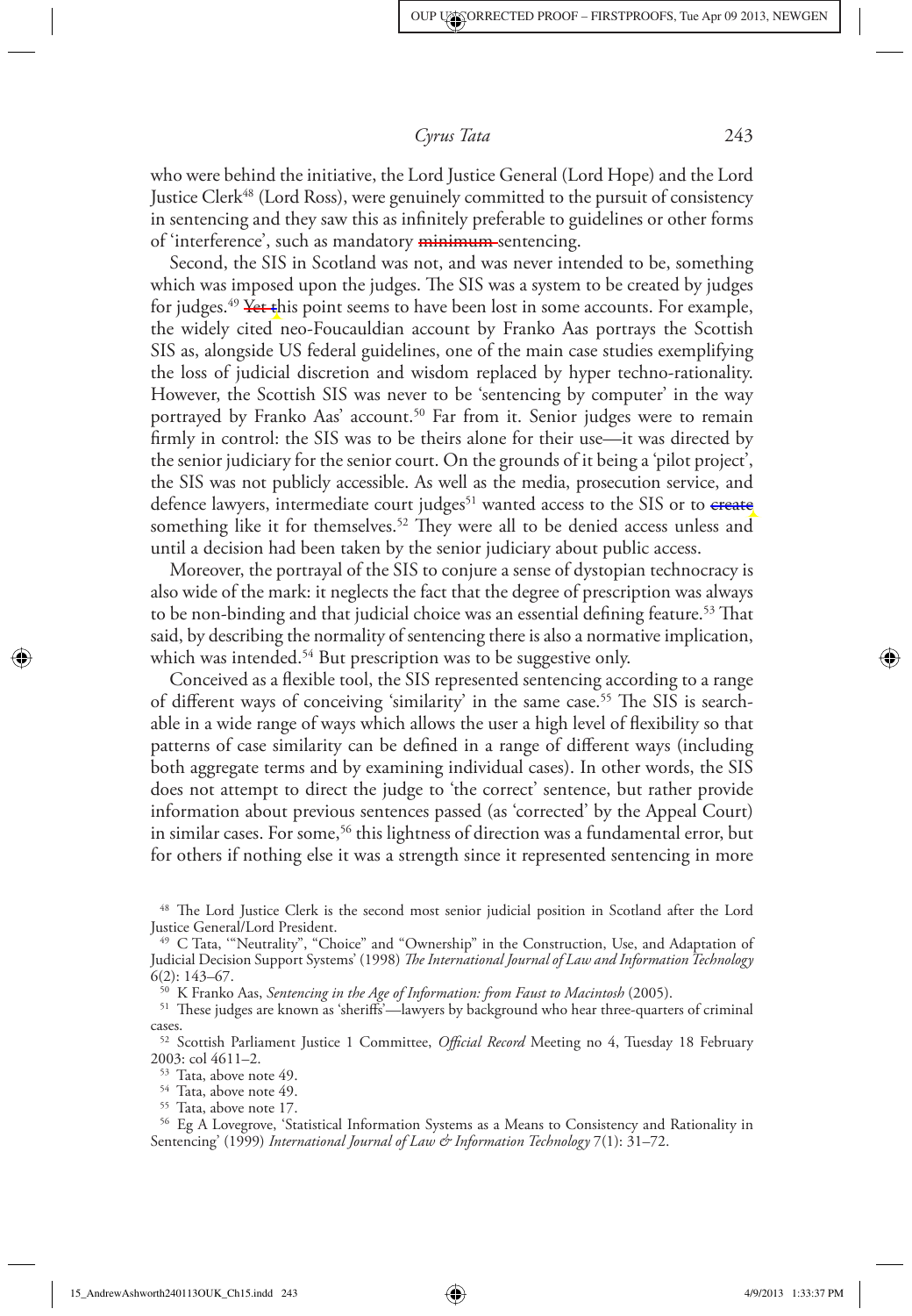realistic-and acceptable ways.<sup>57</sup> This mirrors the tension between direction and judicial acceptance in the production of guidelines.<sup>58</sup>

 Implementation of the SIS was phased in during the late 1990s and responsibility handed over to the Scottish Court Service (SCS) in 2003. At that time, the SIS contained relatively in-depth information, and remains the best data available, on over 15,000 sentenced cases (including appeals) over the previous 15 years. Importantly, the information (categorization and classification) was devised in a way agreed with the judiciary. This quantitative information was supplemented by textual comments by individual judges where they felt it necessary to explain features not captured by data recording taxonomy. It was agreed that with the handover to the SCS, court clerks would take over recording of information. In the event, it became quickly apparent that the quality assurance processes recommended by the University Team were not going to be followed and it was decided by SCS that there would be no processes to ensure clerks recorded data, let alone accurately. Clearly there was no senior judicial lead requiring clerks to do so. Foreseeably, the SIS appears to have been quietly left to wither away. Why?

 Two factors coincided. First, the immediate political pressure on the judiciary dissipated—the SIS had fulfilled a tactical role to see off political pressure for more intrusive reform. In contrast to England and Wales, in Scotland immediately after the reintroduction of a Scottish Parliament in 1999, judicial sentencing discretion had slipped down on the political agenda. The new Justice Minister took a more liberal and permissive approach regarding judicial sentencing discretion as relatively benign. Second, the SIS lost its judicial champion. Soon after political pressure had receded, there was also a change in personnel at the apex of the judiciary, which was to prove critical. By the mid 1990s the two most senior judges who took the initiative for an SIS had left the scene: Lord Ross retired and Lord Hope (Lord Justice General) had been appointed to the House of Lords. The new Lord Justice Clerk (Lord Cullen) appeared deeply sceptical about the idea of an SIS and cooler about the involvement of external academics. By 1999, on the basis of a supposed breach of protocol,<sup>59</sup> Lord Cullen called a halt to any further work until the matter had been fully debated by all High Court judges. Although it was eventually decided that work could continue, progress to full implementation slowed and the arrangements to ensure proper data collection were frustrated.

The key underlying anxiety, which was never properly resolved, was who could have access to the SIS. The University Team recommended public access, proposing that if managed in the appropriate way such access need not be a threat to the judiciary, but rather an opportunity to improve public understanding of sentencing. For example the SIS data could produce occasional reports about the true patterns

 $15_\text{AndrewAshworth240113OUK_\text{Ch}15.indd 244$   $4/9/2013$   $1:33:37$  PM

<sup>&</sup>lt;sup>57</sup> Tata, above note 49.

<sup>58</sup> Roberts, above note 5.

<sup>59</sup> In June 1999, I co-ran an international conference on sentencing. Following a university news release, BBC Radio asked me to give a short interview about the conference in which, among other subjects to be discussed, I mentioned briefly (and approvingly) the SIS, which was to be discussed later that day, by Lord Ross in the opening address to the conference.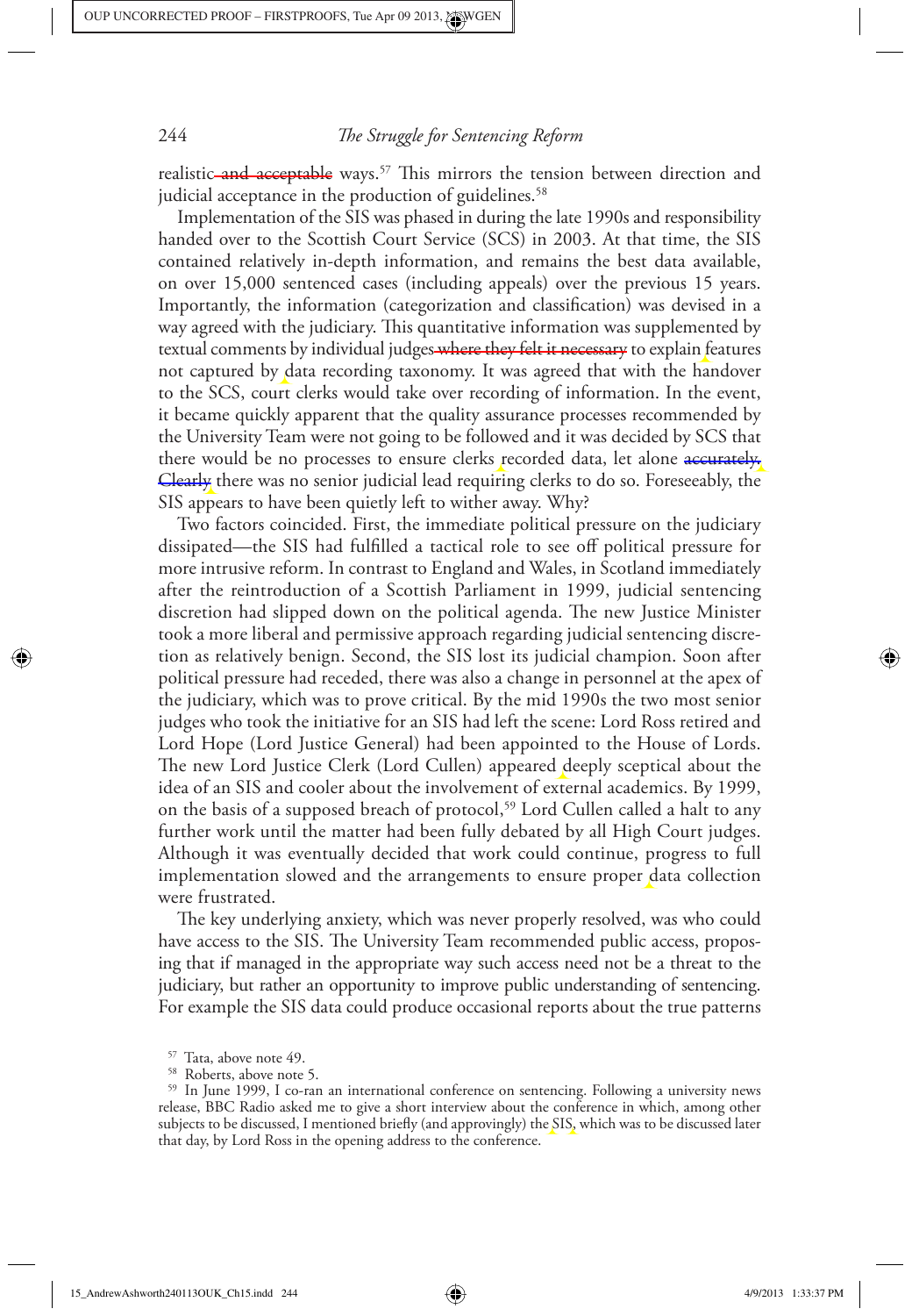of sentencing for different kinds of cases.<sup>60</sup> However, nervousness about access beyond the judiciary was coupled with an awareness that access could not be denied forever, especially once the SIS was no longer deemed to be 'a pilot' project. 61 Given that political pressure had dissipated by this point, the simplest approach was to wish the whole thing could be quietly forgotten. And that is largely what happened.

 One possible criticism of an SIS is that, like guidelines, it tends simply to replicate existing practices. However, as Ashworth reminds us this exercise of clarification and categorization (or codifying) is to some extent a 'normative enterprise'.<sup>62</sup> In the same way, devising the SIS, especially in the case of Scotland which originated its own sentencing taxonomy, was a process of classifying and categorizing. In that process, lies a subtle potential for 'incidental reform', 63 which might strike a balance between the demands of judicial acceptance and reform.

 While the SIS was used in the political debate about sentencing reform as an alternative to guidelines (especially the US Federal variety), in fact an SIS can also be used as a complement to guidelines and 'can be a boon to even the most successful guideline systems'.<sup>64</sup> There is no reason why the two approaches cannot be developed in parallel. Indeed they can be mutually complimentary and sustaining. A weakness in the development and monitoring of guidelines is a way of measuring practices in a way that is meaningful to sentencing. 65 Conversely, an SIS is weak in its formal authority<sup>66</sup>—a key quality of formal guidelines. Nonetheless, the potential for such synergy has tended to be lost in the somewhat polarizing discourse about reform in Scotland.

60 C Tata and N Hutton, 'Beyond the Technology of Quick Fixes: Will the Judiciary Act to Protect Itself and Shore up Judicial Independence' (2003) *Federal Sentencing Reporter* 6(1). This could be particularly valuable given that the Scottish SIS was more or less unique in collecting information based on a taxonomy originated with the judiciary for the SIS project. The thinking was that official data sources would not provide a meaningful comparison between cases from the perspective of sentencing.

<sup>61</sup> By contrast, in the SIS which has recently been introduced into the Republic of Ireland an early decision was made to allow the information to be publicly accessible: T O'Malley, *Sentencing: Towards a Coherent System* (2011) pp 156–84. 62 Ashworth, above note 32, p 82.

63 N Hutton, C Tata, and J Wilson, 'Sentencing and Information Technology: Incidental Reform?' (1998) *International Journal of Law and Information Technology* 2(3), 255–86.<br><sup>64</sup> M Miller, 'Sentencing Reform: the Sentencing Information System Alternative to Guidelines' in

M Tonry (ed) *The Future of Imprisonment: Essays in Honour of Norval Morris* (2004) pp 121–53.<br><sup>65</sup> Official data sets tend to suffer from various key problems worldwide. For instance, they tend to represent multi-conviction cases poorly and are generally weak in representing case seriousness. This is perhaps unsurprising given that they are produced for multiple purposes of which sentencing is only one. An SIS which collects information from the perspective of sentencing (and perhaps supplements existing data in this way) can provide a vital resource to sentencing councils, policy-makers and criminal justice service planners.

66 For instance, M Tonry, 'Punishment, Policies and Patterns in Western Countries' in M Tonry and M Frase, *Sentencing and Sanctions in Western Countries* (2000) pp 3–28 at 23 has suggested that an SIS is similar to voluntary guidelines. However, although choice is crucial there are some important distinctions between the two models, not least the way that 'similar' cases can be 'looked up'.

15\_AndrewAshworth240113OUK\_Ch15.indd 245 5\_AndrewAshworth240113OUK\_Ch15.indd 245 4/9/2013 1:33:37 PM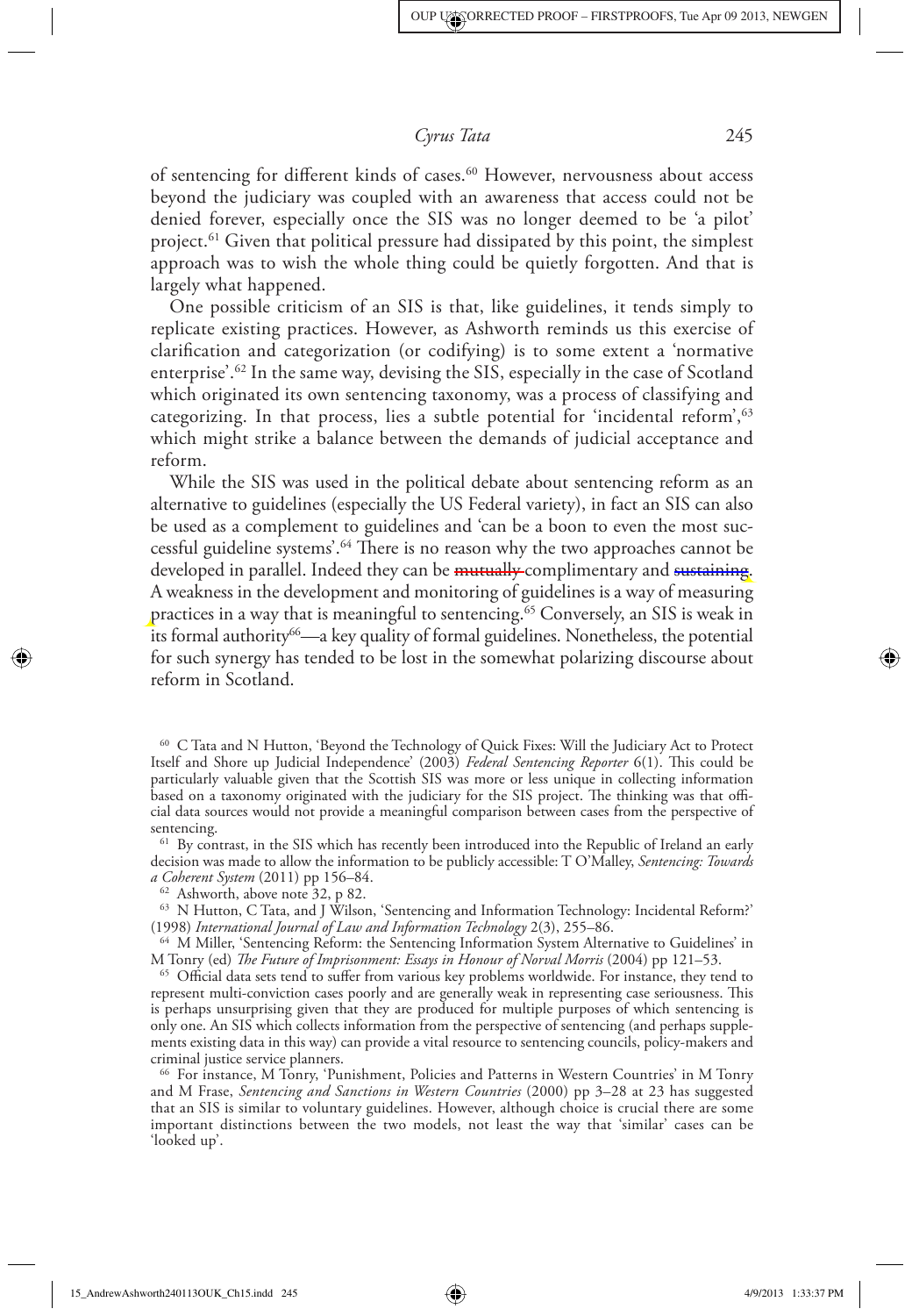# The use of the promise of Appeal Court guideline **judgments in the aspiration of consistency**

With the prison population continuing to rise and concerns about public confidence, during the early-mid 2000s, a judicially led, but not overwhelmingly judicially dominated, short-life Sentencing Commission was established.<sup>67</sup> As its very final task, the Commission examined the issue of consistency. It accepted that there was inconsistency and recommended:

 the creation of a statutory body, the Advisory Panel on Sentencing in Scotland (APSS). That body would be responsible for the preparation of draft sentencing guidelines for consideration by the Appeal Court of the High Court of Justiciary.

 However, the decision as to whether or not to adopt those guidelines would be a matter for the Appeal Court.<sup>68</sup> While it found little support among High Court judges, the Sentencing Commission detected support from intermediate court judges who 'expressed some support for more extensive guidance on sentencing to be developed and promulgated by the Appeal Court, supported by a research facility, along the lines of the Sentencing Advisory Panel in England and Wales'. 69 The Sentencing Commission proposed that the APSS be of 'of similar composition and have similar powers to those of the Sentencing Advisory Panel in England and Wales'.<sup>70</sup> However, in embracing a model which England and Wales had discarded it appears that concerns about the loss of judicial ownership of sentencing were decisive:

 We regard this [Advisory Panel] approach as preferable to the creation of a sentencing commission, or a body like the Sentencing Guidelines Council in England and Wales, in which other individuals are involved along with judges not only in the drafting of such guidelines but also in their finalisation and promulgation. We do not support such an innovation. While different models to that which we propose operate in other jurisdictions, we consider that in Scotland the Appeal Court should be allowed to remain in overall control of sentencing policy, subject of course to any legislation that either the Westminster Parliament or the Scottish Parliament may enact.<sup>71</sup>

 At the same time as sentencing reform was back on the political agenda, the mid 2000s saw a small increase in Court of Appeal guideline judgments.<sup>72</sup> There are still no more than a handful of guideline judgments<sup>73</sup> and they have tended to

- 68 Sentencing Commission for Scotland, above note 18.
- 69 Sentencing Commission for Scotland, above note 18, 8.37.
- 70 Sentencing Commission for Scotland, above note 18, 9.14.

 $71$  Sentencing Commission for Scotland, above note 18, 9.15. The report of the Sentencing Commission also argues that England and Wales is a rather different place and preferred to see New Zealand as more comparable: 'We have thought it appropriate to refer, somewhat extensively, to the developments in New Zealand because in terms of the size of its population it is similar to Scotland and, like Scotland, its criminal justice system is fundamentally a common law jurisdiction.' para 7.10.<br><sup>72</sup> Renton and Brown *Criminal Procedure* (6th edn) Part VII, ch 22.

<sup>73</sup> The number of such judgments is debatable because: 'The Court does not specifically state that an Opinion issued is a guideline judgment, using its powers in the 1995 Act, and so relevant Opinions are neither reported nor indexed as such': Sentencing Commission for Scotland (2006) above note 18 at 4.11.

15\_AndrewAshworth240113OUK\_Ch15.indd 246 5\_AndrewAshworth240113OUK\_Ch15.indd 246 5\_AndrewAshworth240113OUK\_Ch15.indd 4/9/2013 1:33:37 PM

<sup>67</sup> See Hutton, above note 9.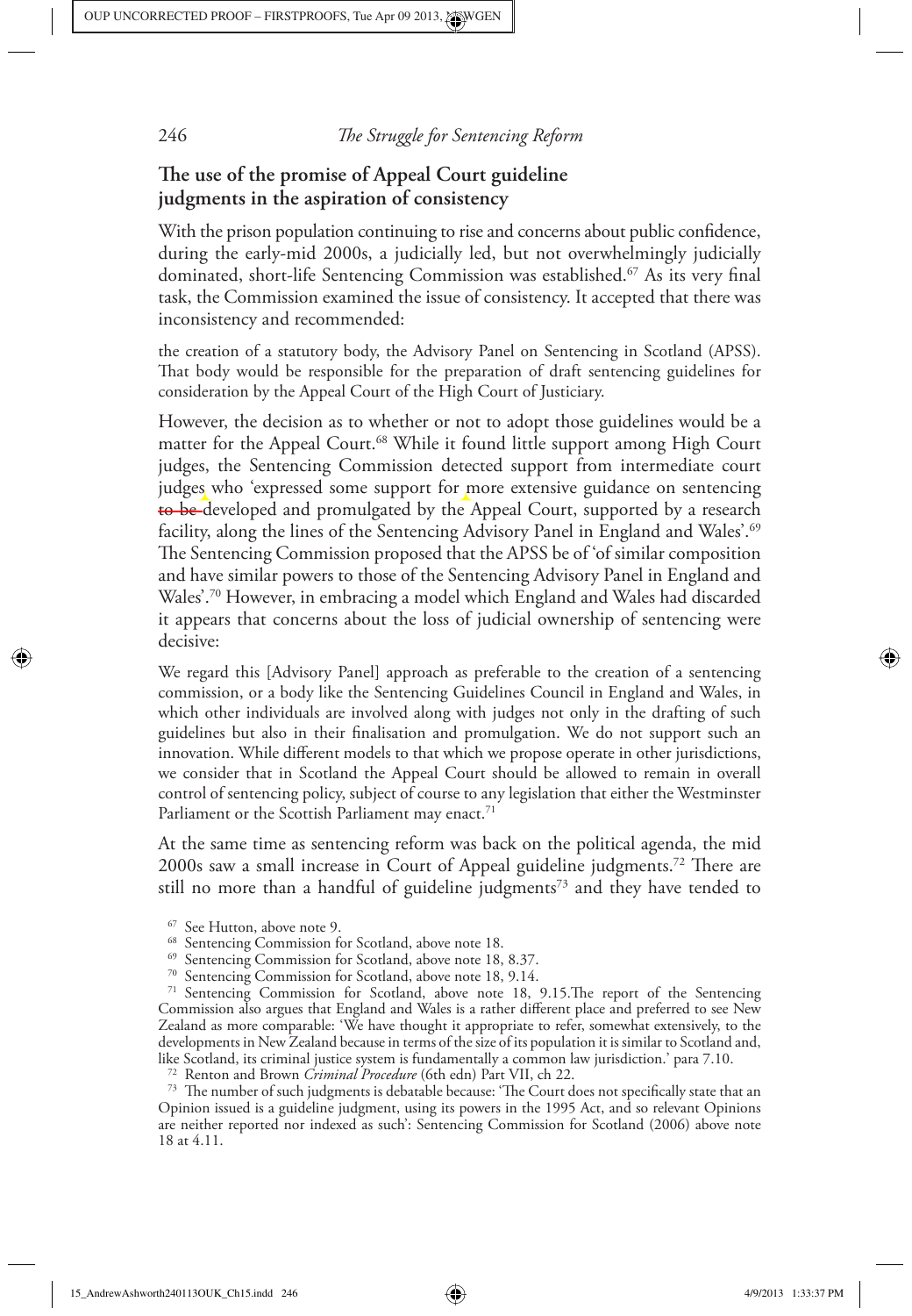concentrate on certain subjects such as the 'punishment part' of life sentences and especially on the vexed question of sentence discounting for a guilty plea.<sup>74</sup>

 Recently, in direct response to the proposals for a Council with the power to develop guidelines to which objected in the strongest terms, the senior judiciary acknowledged that hitherto the power to issue guideline judgments had been used 'somewhat sparingly' but promised a more proactive approach:

The court is now taking a pro-active attitude by seeking to identify cases which would benefit from guideline judgments . . . A much less expensive course [than a Sentencing Council drafting guidelines] would be to develop and expand the present arrangements under which the court itself identifies cases which are suitable for guideline judgments... [and that a senior judge is] considering whether there would be advantage in enlarging the personnel who might be involved—possibly the legal profession or even wider interests.<sup>75</sup>

However, as of late 2012, there had been no clear movement towards a significantly more proactive approach and there had been no move to establish the wider reference group. It appears that these comments were made in the context of the proposed legislation to create a sentencing council with the power to develop guidelines. Since that legislation has not yet been implemented it was felt that there was no requirement to create a reference group.<sup>76</sup> It is possible, then, that the apparent promise of a more proactive approach to appellate court guideline judgments may thus have been presented as a response to the perceived threat of guidelines drafted by an 'external' Council. In this way, the senior judicial response to the threat of external 'interference' appears to parallel that seen earlier in the history of the SIS.

 In any event, whether or not these guideline judgments are succeeding in bringing about greater consistency of approach is, as the English experience suggests, $77$  a moot point. Before compliance is even practically possible, relevant actors need to understand what the law is. There is some evidence, for example, that the practical effect of sentence guideline judgments in guilty plea cases may be understood and interpreted in a range of rather disparate, even idiosyncratic, ways by lawvers and judicial sentencers<sup>78</sup> and other relevant practitioners such as social work pre-sentence report writers.<sup>79</sup> Second, the law needs to be settled and clear which, as Leverick shows has not resulted from recent judgments which have left the position on sentence discounting 'in a state of some confusion'. 80

<sup>75</sup> Written submission of the judges of the High Court of Justiciary to the Justice Committee in response to the Criminal Justice and Licensing (Scotland) Bill 2009, paras 6 and 14.

<sup>76</sup> This view has been confirmed by private communications.<br><sup>77</sup> Ashworth, this volume, notes that: 'What we do not have is reliable research into exactly how these major changes have affected sentencing.<sup>78</sup> Tata, above note 17, pp 511–15.

<sup>79</sup> C Tata, 'A Sense of Justice: The Role of Pre-sentence Reports in the Production and Disruption of Guilt and Guilty Pleas' (2010) *Punishment and Society* 12(3): 239–61.

Guilt and Guilty Pleas' (2010) *Punishment and Society* 12 (3): 239–61 . 80 F Leverick, 'Sentence Discounting for Guilty Pleas: a Question of Guidelines' (2012) *Edinburgh*  Law Review 16: 233-8.

15\_AndrewAshworth240113OUK\_Ch15.indd 247 5\_AndrewAshworth240113OUK\_Ch15.indd 247

<sup>74</sup> Eg *Du Plooy v HM Advocate* [2005] JC 1; *Ogilvie v HM Advocate* [2002] JC 74; *Spence v HM*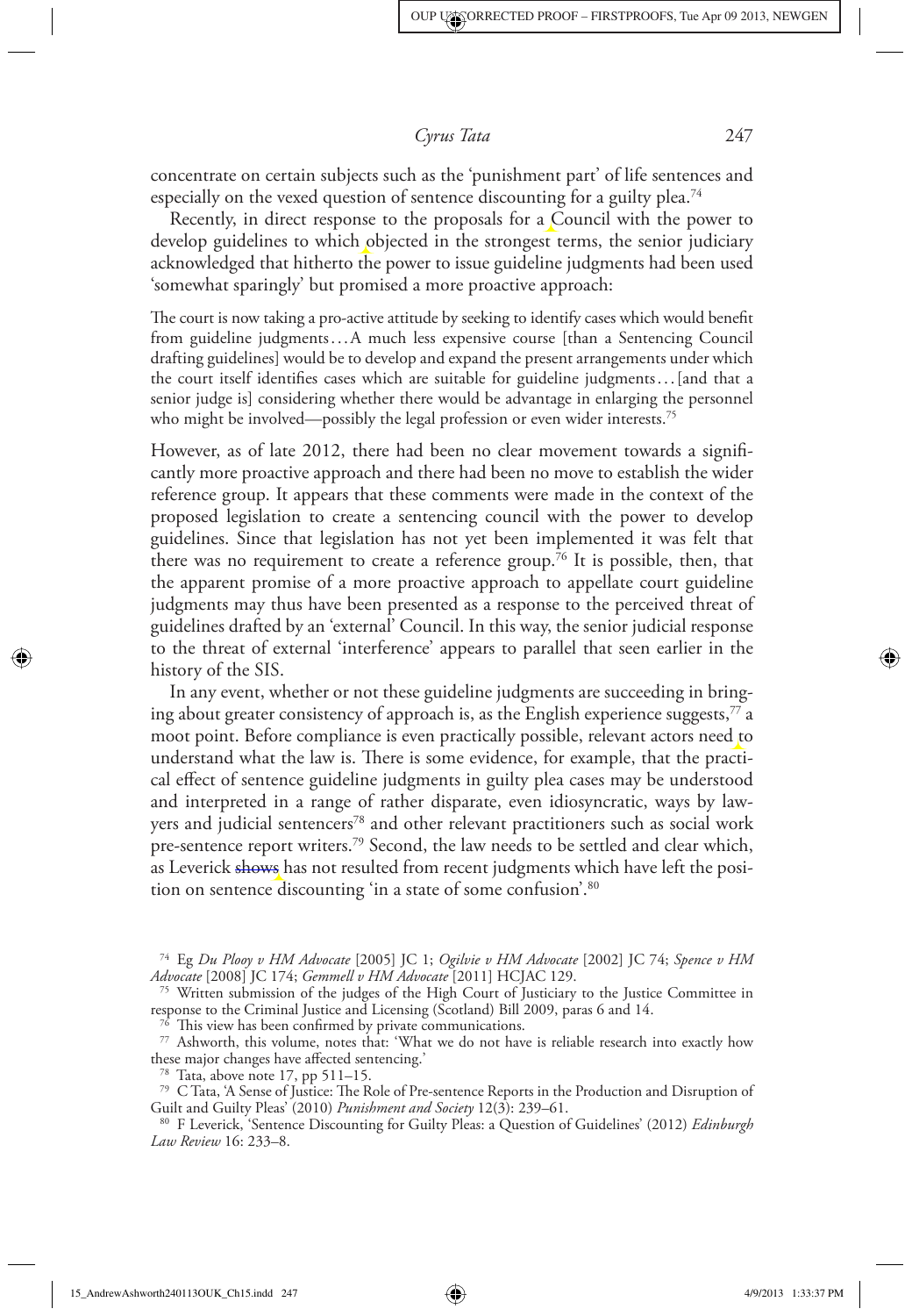# **Attempts to achieve greater penal moderation by indirect (subtle and surreptitious) means**

Until the late 2000s the efforts to moderate the rate of imprisonment concentrated on two indirect strategies: subtle persuasion against the use of custodial sentences, and second, executive release. Both strategies are indirect and unlike systematic guidelines drafted by a Council do not appear to confront or problematize judicial 'ownership' of sentencing.

The attempt to persuade judicial sentencers to make greater **use of non-custodial sanctions, wherever possible.** 

 Tying in with exhortation to judicial sentencers to use custody as a 'last resort', this approach has tended to task Criminal Justice Social Workers<sup>81</sup> with the job of achieving greater parsimony in the judicial use of custody. Rather than an open debate and discussion about the use of custody, successive governments have preferred to tackle the problem indirectly by requiring social workers to attempt to dissuade sentencers from using custody in marginal cases.

This is exemplified in the use of pre-sentence reports<sup>82</sup> to 'sell' the advantages of non-custodial options to judicial sentencers in two ways. First, pre-sentence reports are also expected to 'sell' community sanctions as robust, and convincing. Second, at the level of individual cases, National Standards for the writing of these reports require criminal justice social work report writers to try to 'promote' non-custodial options wherever possible. The logic is that through neutral reporting, sentencers will come to understand and realize the benefits of non-custodial options. A four-year study following pre-sentence reports from production to judicial interpretation found that this strategy of subtle influence through the provision of (ostensibly neutral) information and sweet reason does seem to work some of the time. But it can also backfire: encoded messages are easily misunderstood, and are undermined by processual and institutional factors, and reports are ultimately unable to satisfy their principal readers: judicial sentencers. 83

## The use of executive release measures to relieve pressure on **the prison population.**

 Weaver et al argue that while there are sound reasons for a policy of 'early release' (incentivizing good behaviour and enabling the resettlement of prisoners),<sup>84</sup> in practice early release has increasingly been used as a tool to try to limit the growth in the custodial population. Unable to control prison numbers through the 'front door' of judicial sentencing, successive governments have increasingly relied on 'back door' executive release as a surreptitious way of, in effect, re-sentencing. This political strategy is ultimately self-defeating, not least in feeding public cynicism about the penal system and community supervision in particular.

 An example of this failure was the attempt to 'abolish automatic unconditional early release' which, on the grounds of transparency and public confidence, three of

 $15_\text{AndrewAshworth240113OUK_\text{A}15\text{...}$  and  $248$   $4/9/2013$  1:33:37 PM  $4/9/2013$  1:33:37 PM

 $81$  Roughly the equivalent of Probation Officers in England and Wales.<br> $82$  Known in Scotland as Social Work Reports and formerly known as Social Enquiry Reports.

<sup>83</sup> Tata et al, above note 17.

<sup>84</sup> B Weaver, C Tata, M Munro, and M Barry, 'The Failure of Recall to Prison: Early Release, Front-Door and Back-Door Sentencing and the Revolving Prison Door in Scotland' (2012) *European*  Journal of Probation 4(1): 85-98.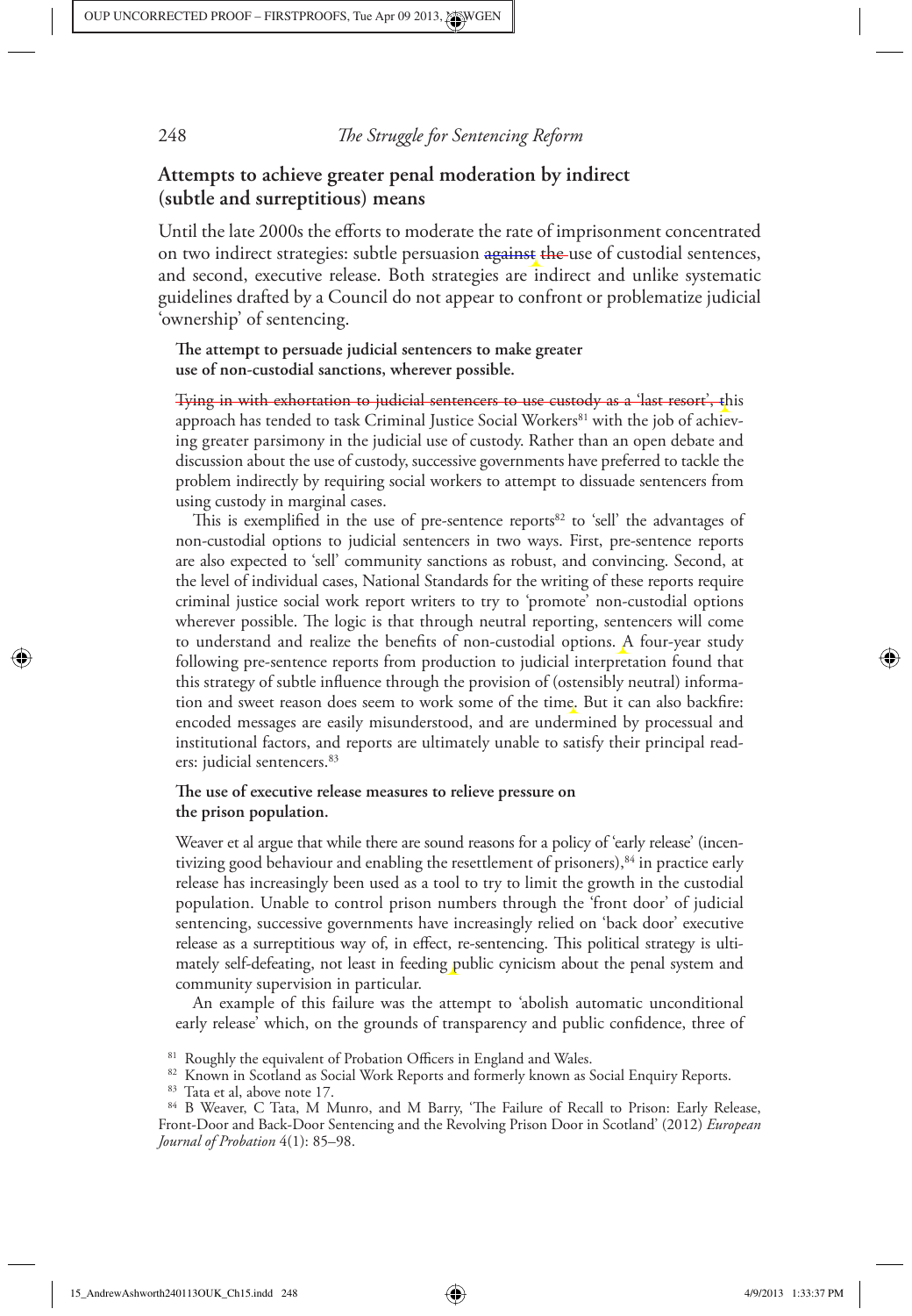the main political parties have committed themselves to in their manifestoes at the last two Scottish general elections. A radical attempt to do this was made at the tail-end of the Labour-led administration in 2007 enshrined in the unworkable Custodial Sentences and Weapons (Scotland) Act. Critics of this legislation argued it was illogical, would only feed public cynicism, and drive up the prison population. There has been a quiet recognition that the 2007 Act is unworkable and so it remains unimplemented. The failure to analyse 'back-door' release decision-making in the context of 'front-door' sentencing was the fundamental **problem.** The government felt unable to place front-door judicial sentencing on the agenda at all.

 Like the strategy of subtle persuasion through pre-sentence reports, this strategy is characterized by attempts to limit the use of custody through indirect means; and a marked reluctance to confront judicial sentencing itself.

## The pursuit of penal moderation by direct legislative prohibition

 In his evaluation of how legislatures can reduce the use of custodial sentencing, Roberts has argued that legislatures in most countries have failed to accept their responsibility to structure sentencing, preferring to abdicate that responsibility for setting the normative framework for sentencing policy to judges in individual cases: 'It is a regrettable fact that legislatures around the world have proved reluctant to intervene in the sentencing process'. 85

This was certainly the position in Scotland—save for maximum penalties the legislative framework has been fairly permissive. Indeed until recently, government policy had been marked by a reluctance to confront discretion in judicial sentencing. However, following the Prison Commission<sup>86</sup> the minority Scottish National Party (SNP) Government set forward proposals which were, by the international standards noted by Roberts, a bold and radical move to reduce the use of short-term imprisonment. Previously, Scottish administrations had sought to curb the prison population through indirect and surreptitious means. Now, in the late 2000s, the Scottish Government was doing what no administration had done in living memory by saying as part of an explicit 'front-door' penal reduction strategy that there should be the virtual end of short-term imprisonment. This approach was accompanied by a vigorous and high profile media campaign led by the Cabinet Secretary for Justice in the full knowledge that it would not be a vote winner. Indeed, arguments for sentencing reform in Scotland were explicit in the run-up to proposals for a Sentencing Council. The Cabinet Secretary for Justice was vocal in arguing that prison is not working for what he called 'the flotsam and jetsam' of society and for a more sparing use of custody in relatively low level offending.

 To achieve penal moderation, the Scottish Government proposed a presumption against custodial sentences of six months or less. 87 However, in the face of

 $15_\text{AndrewAshworth240113OUK_\text{A}15\text{.indd}$  249  $49/2013$  1:33:38 PM  $4/9/2013$  1:33:38 PM

<sup>85</sup> J Roberts, 'Reducing the use of custody as a sanction: a review of recent international experiences' in M Hough, R Allen, and E Solomon (eds) *Tackling Prison Overcrowding: Build More Prisons? Sentence*  Fewer Offenders? (2008) pp 103–22 at 104.<br><sup>86</sup> Scottish Prisons Commission, *Scotland's Choice: Report* (2008).<br><sup>87</sup> Scottish Government, *Sentencing Guidelines and a Sentencing Council: Consultation and Proposals* 

<sup>(2008).</sup>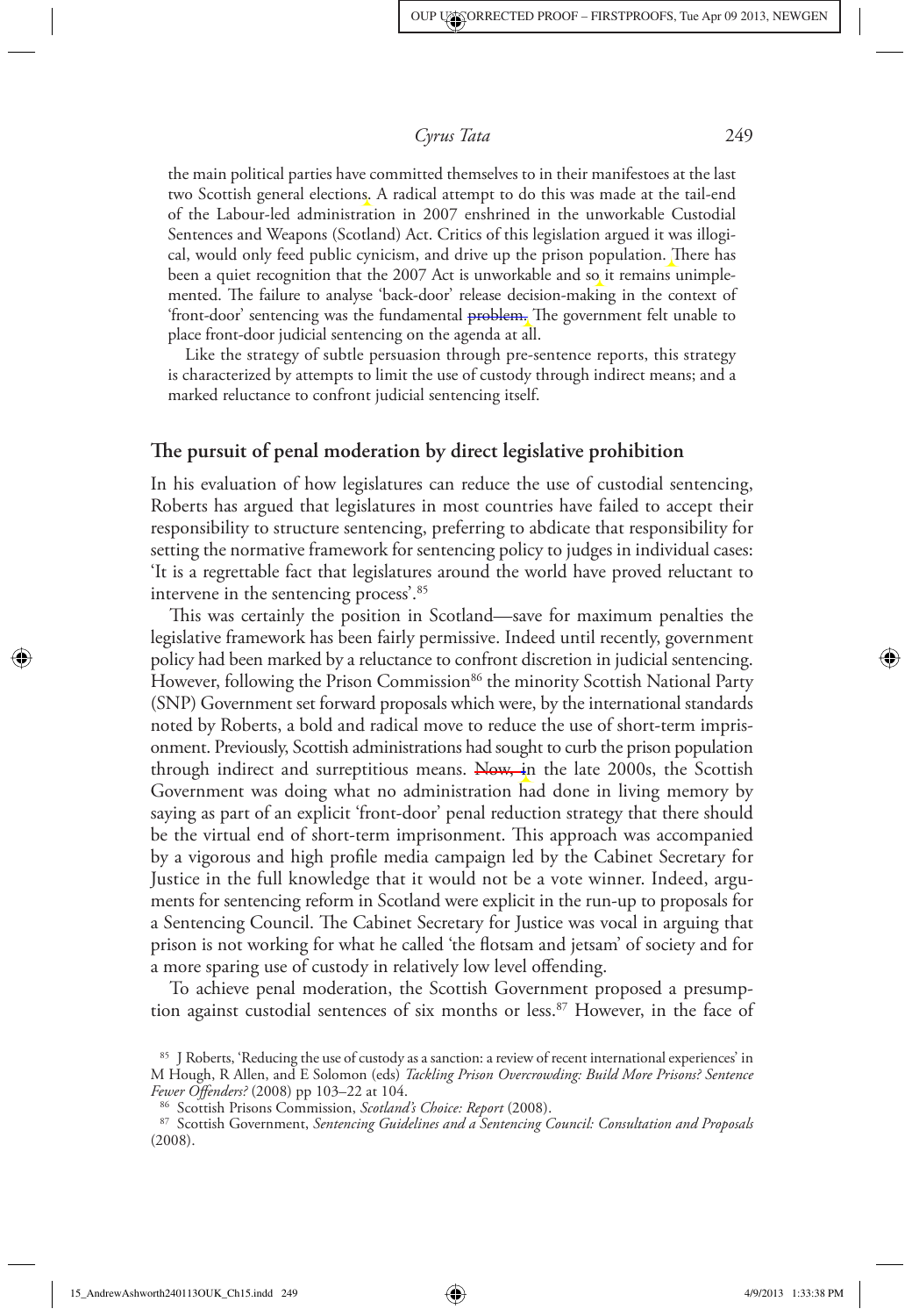robust opposition in the Scottish Parliament Justice Committee and fierce criticism from the judiciary this was halved to three months. It is too early to know for sure whether this provision has had the impact the Government and Prison Commission hoped for, or indeed, whether it has been counterproductive. Certainly, the prison population has not stopped rising and there have been anecdotal reports<sup>88</sup> that the provision has led to predictable (and predicted) inflationary effects. Indeed, while the number of custodial sentences of less than three months has fallen sharply, there has been a notable increase in sentences of more than three months. 89 Second, it is arguable that the selection of time (three months) as the category for the reduction of the use of custody in non-violent cases is illogical. Among those who receive a sentence of three months or less are those convicted of violent offences. Third, the policy is a public relations hostage to fortune which has, unsurprisingly, led to the portrayal of the law as an ass because it 'prevents' judges from sending 'violent thugs' to prison.

#### The return of the indirect pursuit of penal moderation

 Most recently, government energy has reverted to a focus on two ways in which it is hoped to achieve greater penal moderation without confronting the thorny issue of the 'ownership' of sentencing. These are:

*Implementation of the 2012 Report of the Commission on Women Offenders. Despite osten*sibly dealing with women, in fact the scope of the report's recommendations go much wider. Although the Report contains many welcome recommendations, it is doubtful whether its major aim of finding a way of reversing the doubling of the incarceration of women over the past decade will be achieved. In keeping with decades of thinking about penal reduction, the report contained virtually no discussion about sentencing reform per se. Instead the major responsibility for reducing the use of custody is assigned to criminal justice social work through fundamental reorganization of 'a cluttered landscape'. Once again, the idea is that judicial sentencers need to be persuaded of the value of non-custodial sanctions, and (save for the important proposals about the extension of judicial training), the chief responsibility for making less use of custody is placed at the door of criminal justice social work.

*The development of problem-solving courts*. Although Scotland has two pilot Drug Courts and fast-track specialist courts, it has no general problem-solving court. Whether or not such courts will achieve greater penal moderation is far from assured and much will depend on the processes and structures put in place. Nonetheless, problem-solving courts can foster the development of stronger professional relationships and trust between professionals from different disciplines (eg, the judiciary, social work, health), and this has the potential to raise the awareness and understanding of judicial sentencers about the social conditions of offending and the major challenges people face in desisting from crime.

15\_AndrewAshworth240113OUK\_Ch15.indd 250 5\_AndrewAshworth240113OUK\_Ch15.indd 4/9/2013 1:33:38 PM /9/2013

<sup>&</sup>lt;sup>88</sup> Eg 'Fears Short Term Jail Bid has Failed' *The Herald* (16 July 2012).<br><sup>89</sup> Roberts, above note 85, pp 109–10; Scottish Parliament Justice Committee, *Official Report on Oral Evidence on Criminal Justice & Licensing Bill* (2009) col 218–220; Scottish Government, *Prison Statistics and Population Projections Scotland* (2012).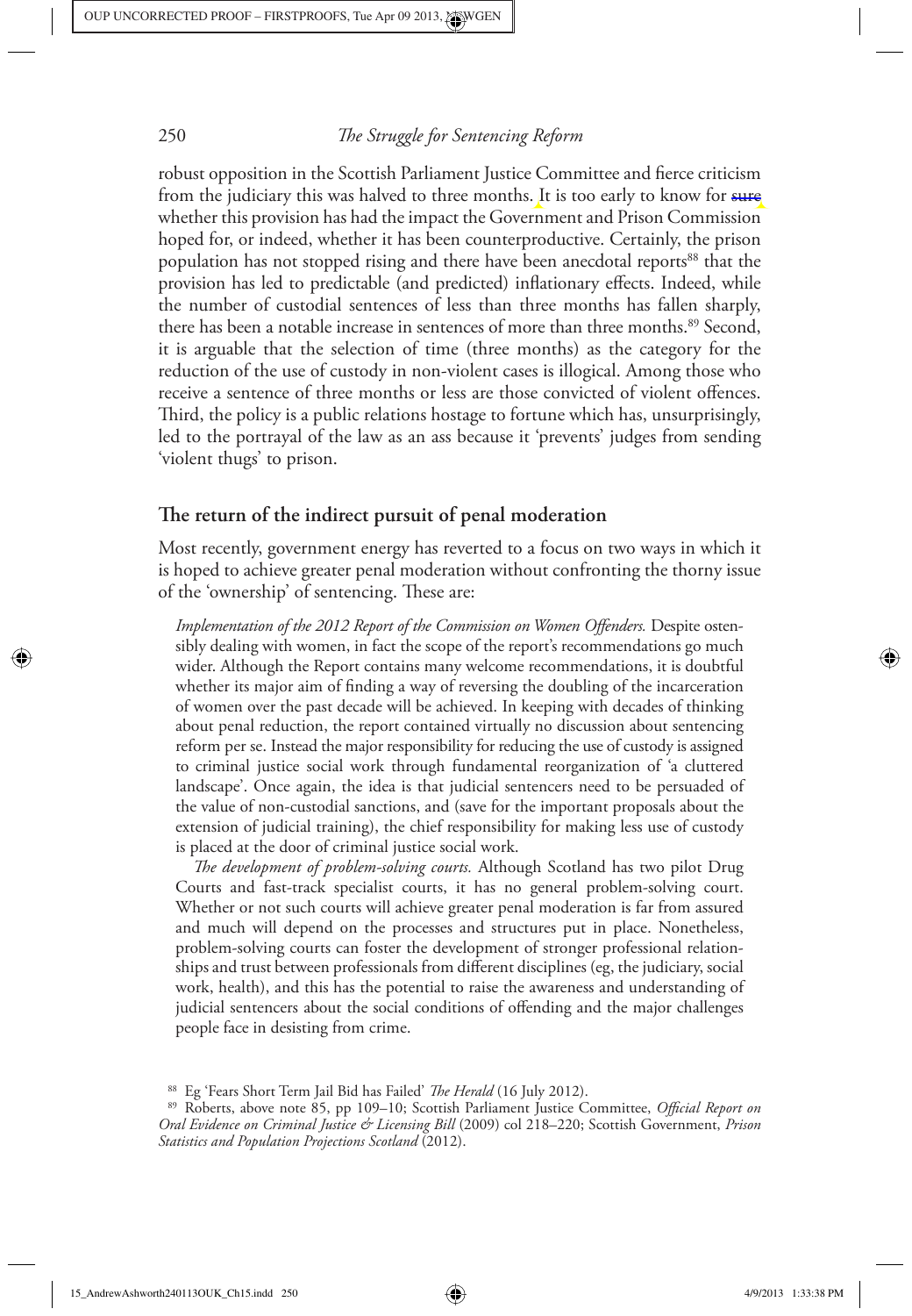Sentencing guidelines and a Sentencing Council were put forward as a way of delivering greater transparency,<sup>90</sup> and these proposals were, after considerable judicial opposition, enacted in 2010 alongside the presumption against sentences of three months or less. However, it is unlikely that a Sentencing Council with the power to draft guidelines will even begin to be established soon—almost certainly not before autumn 2014 when a referendum will be held on Scottish independence from the rest of the UK. At such a sensitive time, ministers are reluctant to confront or aggravate the judiciary when that could be portrayed by opponents of independence as a 'constitutional crisis'.<sup>91</sup> So despite the rarity of an overall majority in the Scottish Parliament, the government is unlikely to press ahead with any plans for guidelines before the next general election in 2015.

 What may be established much sooner than Sentencing Council guidelines is the provision to promote greater public 'awareness and understanding of sentencing policy and practice', a proposal which enjoyed some degree of judicial support.

 Apart from a short period in the late 1990s, the development of guidelines and a guidelines authority in England and Wales has been paralleled in Scotland by a relatively cautious approach. While arguments about the need for consistency seem to have long been won south of the border, in Scotland leading legal and judicial figures continue to claim that there is no such thing as consistency because cases are incommensurable. 92 Guidelines are treated with a degree of nervousness north of the border. Even among groups concerned with penal moderation, support for systematic guidelines drafted by a Sentencing Council is weak because of a somewhat inchoate feeling that guidelines would increase penal severity and a belief that this occurred in England and Wales.<sup>93</sup>

<sup>90</sup> Scottish Government, above note 87.

<sup>91</sup> A flavour of the sort of rhetorical opposition which could be expected is the assertion that it is a constitutional principle that, save for the lightest of statutory framework, *policy* belongs to the senior judiciary: '[T]he central and essential element of these arrangements is the constitutional principle that, with limited and specific statutory exceptions, the High Court has always been and remains the body ultimately responsible for decision-making in the development and implementation of sentencing *policy*. We regard that principle, which is well-noted in Scotland, as of the first importance.' (Judges of the High Court of Justiciary: written evidence to the Justice Committee considering the Criminal Justice and Licensing Bill 2009, para 8 (emphasis added)).

<sup>92</sup> For example, the submission to the Justice Committee by the Sheriffs Association (which represents intermediate court judges) stated that since 'a sentence is a decision in an individual cases, then consistency is a pipe dream, an unachievable goal unless one takes no account of individual circumstances' (Sheriffs' Association submission to the Justice Committee of the Scottish Parliament considering the Criminal Justice and Licensing (Scotland) Bill 2009, para 2.4).

<sup>93</sup> See, eg, the written evidence of the Scottish Consortium on Crime and Criminal Justice (roughly equivalent to the Penal Affairs Consortium in England and Wales). '[I]n the current climate the establishment of a comprehensive system of guidelines runs the risk of the prison population being increased.' (Written evidence to the Scottish Parliament Justice Committee on Criminal Justice and Licensing Bill 2009). This anxiety in Scotland about the effect of guidelines has been given greater credence by comparative research. In comparative work widely discussed in Scottish penal policy circles, Millie et al, above note 39, compared sentencing in Scotland and England and Wales. They suggested, mainly on the basis of interviews with judicial sentencers, that sentencing guidelines south of the border have increased penal severity. Eg: 'It is, therefore, possible that the more developed use of guidelines in England and Wales accounts for at least some of greater rate of increase in custody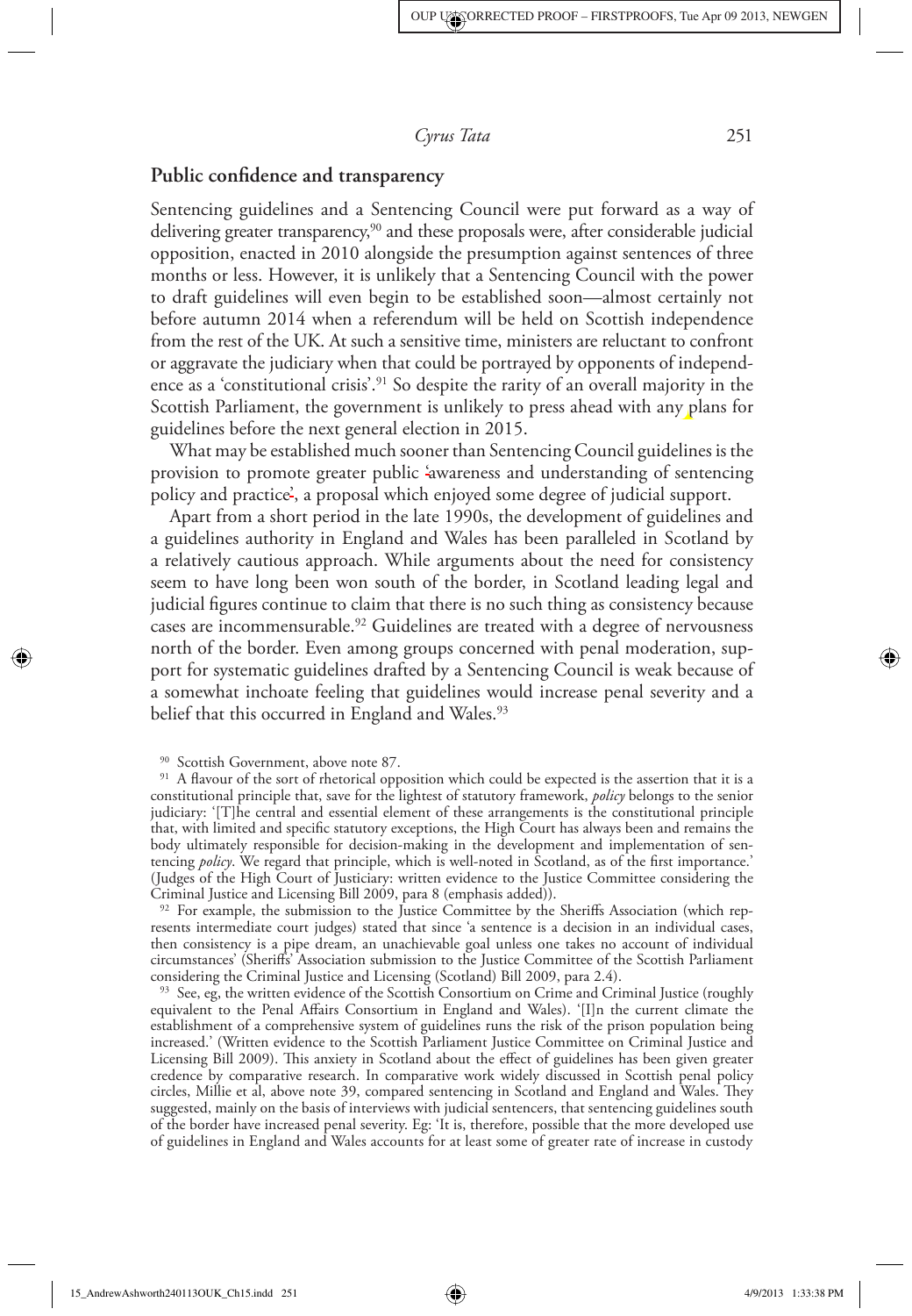By and large it is not the case that the five aspirations which inspire, motivate, and sustain sentencing reform are not relevant to Scotland. Indeed the self-image among liberal elites of Scotland as a more humane, tolerant, welfare-minded, and less punitive nation supports the desire for greater penal moderation. However, these aspirations have instead found expression through an approach largely characterized by the studious avoidance of discussion about judicial sentencing per se. 94 Instead, a strategy of information, advice, indirect persuasion, and at times surreptitious action has been pursued. This is self-consciously portrayed as an alternative to the approach of England and Wales, which rightly or wrongly, tends to be depicted as less welfare-orientated and more punitive.<sup>95</sup> This image has been crucial to the political discourse of sentencing reform.

## **D. Conclusions**

 I have suggested that sentencing reform, including the move to a Council drafting guidelines, tends to be inspired and motivated by one or more of five aspirations: legal equality including consistency, openness, predictability, the promotion of public confidence, and a change in penal direction (such as greater penal moderation). These aspirations are similarly pertinent to Scotland as they are in England and Wales and elsewhere: consistency, public confidence, and penal moderation being the most commonly invoked. That said, arguments for consistency appear to attract less support in Scotland because of the widely held *assumption* that sentencing is more consistent because it is more professional and far less reliant on a huge army of lay magistrates. Encouraging greater penal moderation has long been a cherished value of criminal justice elites, more so than consistency, and greater public confidence is seen as means to its realization.

 It seems, on the face of it, somewhat puzzling that Scotland has not followed a similar approach to its closest neighbour. However, this is explicable, at least in

rates and in the lengths of prison sentences.' (p 261). Millie at al, above note 39, also cite the 2004 Coulsfield Inquiry which claimed that 'there is a growing consensus that the effect [of guidelines] has been to increase the average length of sentences'. (Coulsfield, Lord, *Crime, Courts and Confidence: Report of an Independent Inquiry into Alternatives to Prison* (2004) at 27). This is not to say that this perception is necessarily well-founded, but that it is a fairly widely held one north of the border.

<sup>&</sup>lt;sup>94</sup> Indeed, it is not uncommon for the argument to be run that judicial ownership of sentencing policy protects Scotland against the kind of increased punitiveness seen in England and Wales. For example, Millie et al, above note 39, p 263 claim that 'the concentration of more power in sentencing matters within the judiciary in Scotland as compared with England and Wales, together with a relative absence of political interference, appears to have contributed to the slower rate of increase in the prison population in Scotland'.

<sup>&</sup>lt;sup>95</sup> Despite this image, we know remarkably little about what impact guidelines in England and Wales have had on sentencing practices because until recently the data had not been systematically collected, although the Sentencing Council has taken some modest steps to begin to rectify this omission. Indeed, the prerequisite of impact is compliance and there is little known about what sentencers (and others) know and understand (or misunderstand) about guidelines as applied to individual cases. This is not of course an argument against systematic guidelines—the same could be said of appellate court guidance.